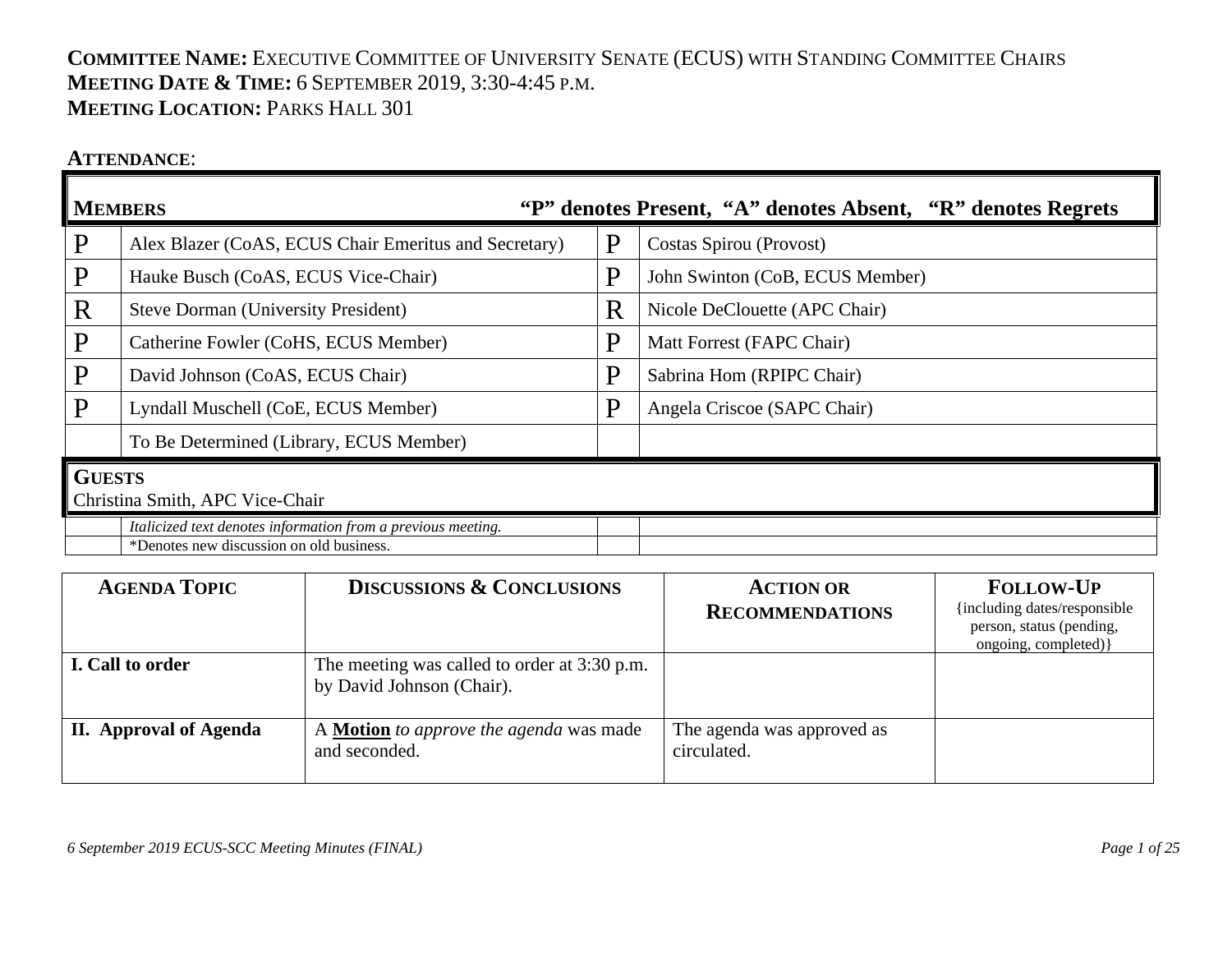| <b>III. Approval of Minutes</b> | As this was the first ECUS meeting of the      |
|---------------------------------|------------------------------------------------|
|                                 | 2019-2020 academic year, there were no         |
|                                 | ECUS-SCC minutes to review.                    |
| <b>AAUP Redbooks</b>            | David Johnson noted that university senate     |
|                                 | leaders are given a copy of the most current   |
|                                 | edition of the AAUP (American Association      |
|                                 | of University Professors) Redbook as a         |
|                                 | resource to inform future committee            |
|                                 | deliberation. David Johnson surveyed the       |
|                                 | standing committee chairs and executive        |
|                                 | committee members as to their preference of    |
|                                 | physical or electronic copies. Physical copies |
|                                 | were given to those who wanted them, and       |
|                                 | those who wanted electronic copies were        |
|                                 | directed to the University Senate website,     |
|                                 | which contains a link to the electronic copy   |
|                                 | available through the University Library.      |
| <b>IV. Reports</b>              |                                                |
|                                 |                                                |
| <b>President's Report</b>       | As President Dorman had extended Regrets       |
|                                 | and was unable to attend this meeting, there   |
| <b>President Dorman</b>         | was no President's Report.                     |
| <b>Provost's Report</b>         | <b>Census Reporting Date</b><br>1.             |
|                                 | a. The student census reporting date is        |
| <b>Provost Spirou</b>           | Monday, September 9 <sup>th</sup> . Following  |
|                                 | USG guidelines, students will be               |
|                                 | dropped from course rosters for non-           |
|                                 | payment. For the first time,                   |
|                                 | enrollment will be above 7,000                 |
|                                 | students.                                      |
|                                 | <b>b.</b> Question: Since we recently shifted  |
|                                 | the add/drop date to Friday, can we            |
|                                 | move the no show date to Monday?               |
|                                 | Answer: The census dates are                   |
|                                 | governed by financial aid rules that           |
|                                 | require students to attend class in            |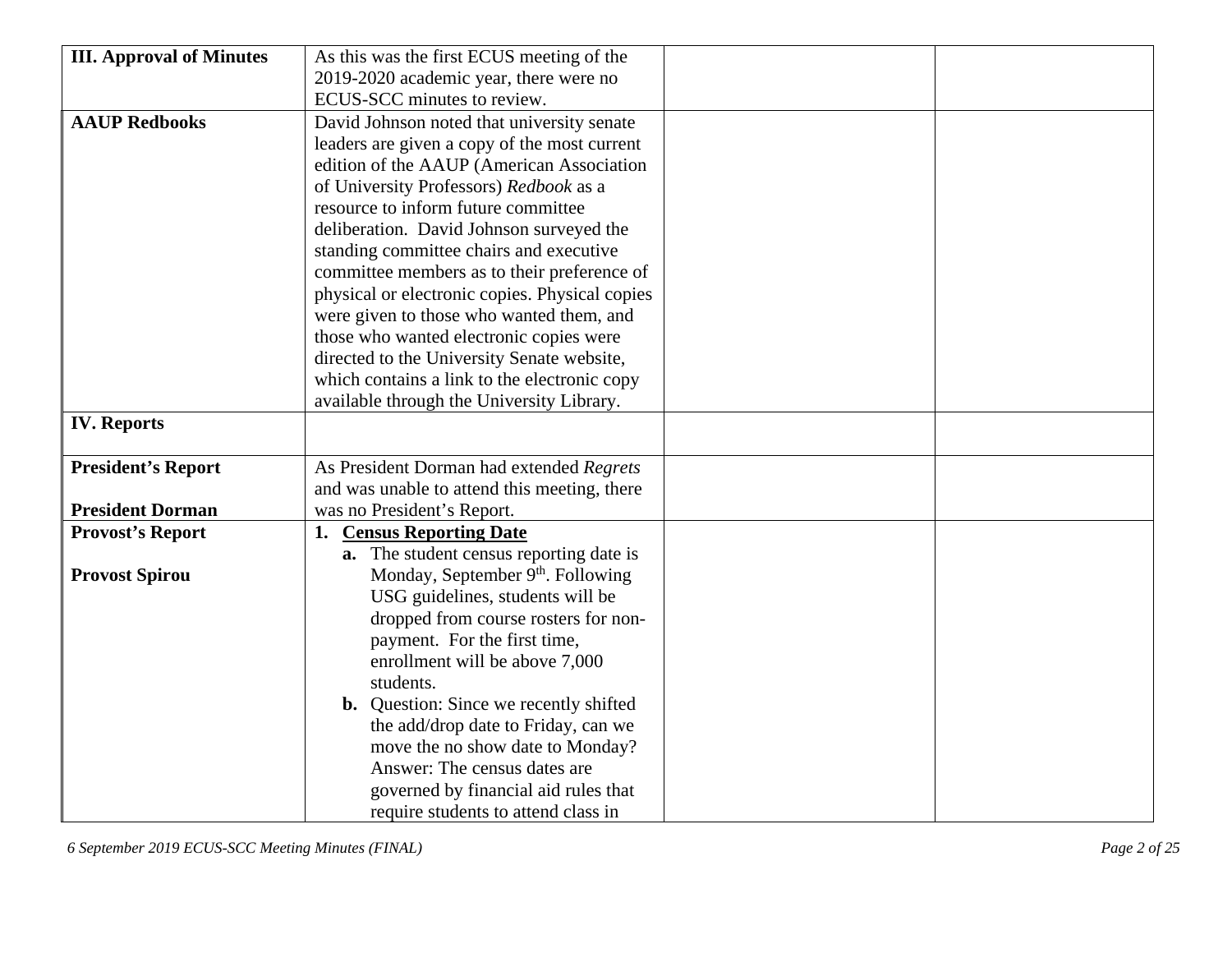| order to receive aid. Attendance                 |  |
|--------------------------------------------------|--|
| reporting dates are relative to the first        |  |
| day of class, so we can't change                 |  |
| them.                                            |  |
| 2. New Chief Information Officer                 |  |
| a. Susan Kerr will join GC on                    |  |
| September $16th$ as the new CIO. She             |  |
| brings 30 years of extensive                     |  |
| experience in higher education, over             |  |
| 20 of these years in the USG in both             |  |
| faculty and staff roles.                         |  |
| <b>b.</b> Search Committee: Dale Young           |  |
| (Chair), Adam Fathi, Joy Godin,                  |  |
| Cindy Bowen, Simeco Vinson, and                  |  |
| Jonathan Meyer. Deanie Waddell in                |  |
| the College of Business Dean's                   |  |
| Office provided administrative                   |  |
| support for the search.                          |  |
| 3. 25Live Update                                 |  |
| a. Implementation of 25Live is                   |  |
| continuing. Submissions (non-                    |  |
| academic) for Spring 2020 will open              |  |
| in the system on or around September             |  |
| $23rd$ .                                         |  |
| <b>b.</b> Users have not reported major          |  |
| issues. Staff are working very hard              |  |
| behind the scenes to accommodate                 |  |
| requests.                                        |  |
| 4. USG General Education Initiative              |  |
| a. The General Education design                  |  |
| principles are currently discussed at            |  |
| the USG.                                         |  |
| <b>b.</b> The topic will probably be on the      |  |
| agenda of the upcoming BOR                       |  |
| meeting scheduled for September 10 <sup>th</sup> |  |
| in Atlanta.                                      |  |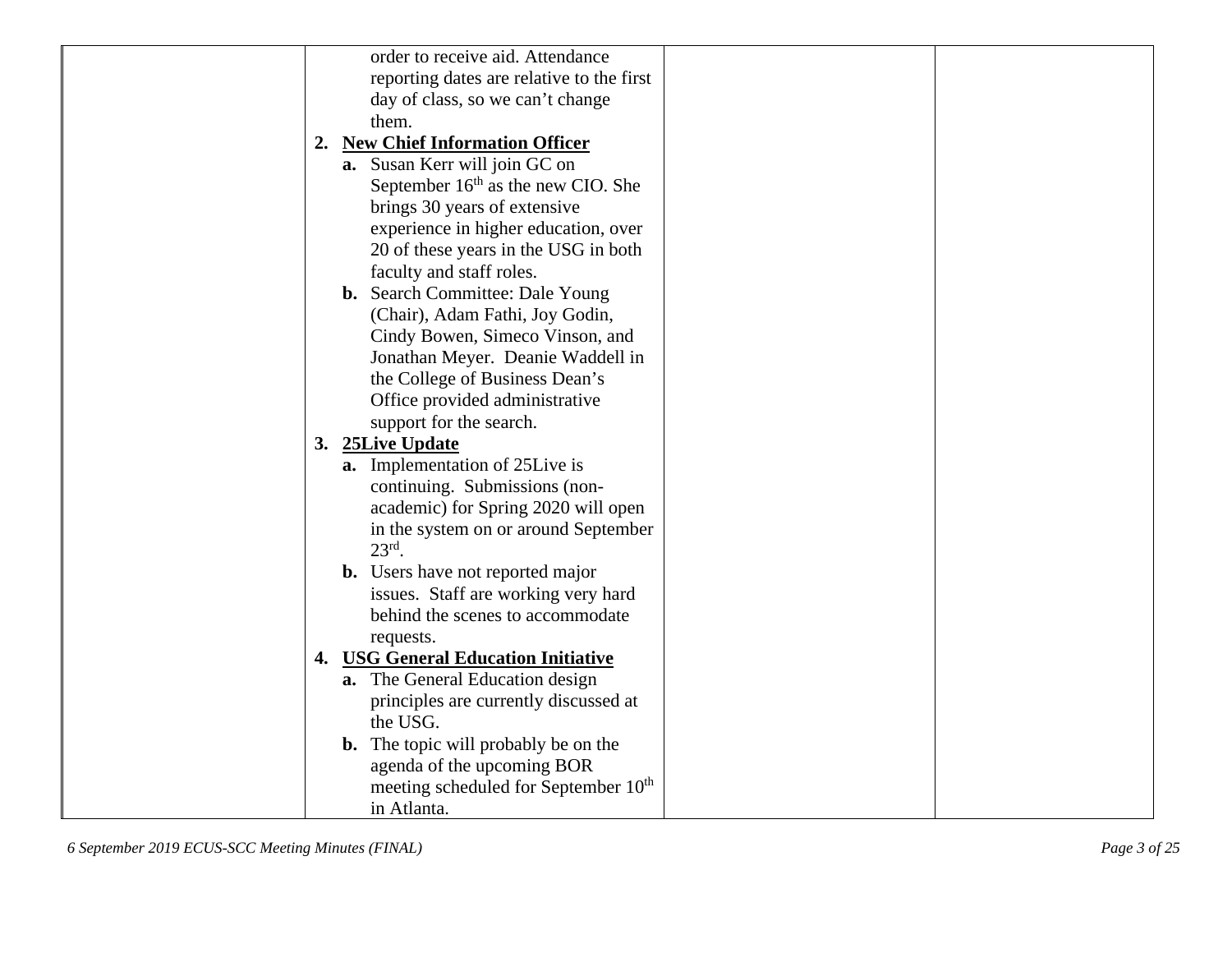|  | 5. GC Faculty Curriculum Committees               |  |
|--|---------------------------------------------------|--|
|  | a. All committees met (GEC, UCC, and              |  |
|  | General Council) in August,                       |  |
|  | completing course and program                     |  |
|  | reviews.                                          |  |
|  | <b>b.</b> Additional information and meeting      |  |
|  | minutes are published on the Provost              |  |
|  | website.                                          |  |
|  | 6. Campus Climate Survey                          |  |
|  | a. The Survey Research Center at the              |  |
|  | University of West Georgia will                   |  |
|  | administer the survey at the request              |  |
|  | of the Office of Inclusive                        |  |
|  | Excellence.                                       |  |
|  | <b>b.</b> The survey will open Monday,            |  |
|  | September 30 <sup>th</sup> until Friday, October  |  |
|  | $11th$ .                                          |  |
|  | 7. College of Business Dean Search                |  |
|  | <b>a.</b> The search continues with an            |  |
|  | application submission deadline of                |  |
|  | September $15th$ .                                |  |
|  | <b>b.</b> The search firm Witt-Kieffer is         |  |
|  | supporting our efforts. Earlier this              |  |
|  | week we had 50 applicants.                        |  |
|  | The Committee will be meeting on<br>$c_{\bullet}$ |  |
|  | September $11th$ and September $24th$ as          |  |
|  | they begin the review process.                    |  |
|  | d. First round interviews are scheduled           |  |
|  | on October 18-19 <sup>th</sup> at the Renaissance |  |
|  | Atlanta Airport Gateway Hotel.                    |  |
|  | 8. Women's Leadership Fellows Program             |  |
|  | <b>a.</b> This is a new initiative led by Drs.    |  |
|  | Roberts and Mills and supported by                |  |
|  | the Office of the Provost.                        |  |
|  | <b>b.</b> Applicants should submit materials      |  |
|  | to Rhonda Griffin, Administrative                 |  |
|  |                                                   |  |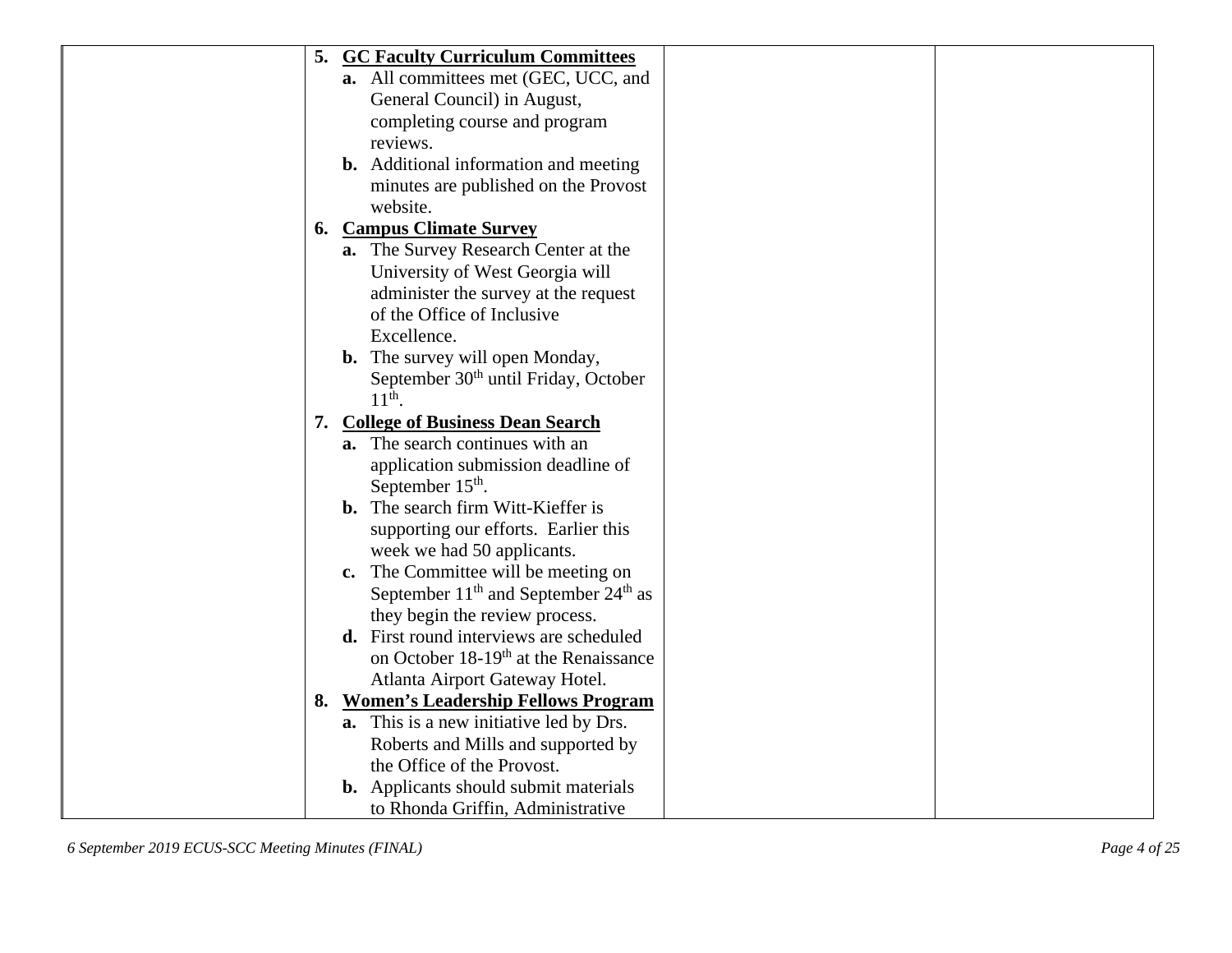|                           | Assistant for the Office of<br>by September 30 <sup>th</sup> .<br>c. Question: How was the program<br>information disseminated? Answer:<br>Via email to faculty as well as an<br>announcement in the <i>Provost's Notes</i> . |
|---------------------------|-------------------------------------------------------------------------------------------------------------------------------------------------------------------------------------------------------------------------------|
|                           |                                                                                                                                                                                                                               |
| Subcommittee on           | 1. Motions SCoN has one motion to submit                                                                                                                                                                                      |
| <b>Nominations (SCoN)</b> | for University Senate consideration at its                                                                                                                                                                                    |
|                           | 20 Sep 2019 meeting. See item 3.                                                                                                                                                                                              |
| <b>Hauke Busch</b>        | <b>Officers</b> The 2019-20 SCoN officers are<br>2.                                                                                                                                                                           |
|                           | Hauke Busch (Chair), No Vice-Chair                                                                                                                                                                                            |
|                           | position, and Alex Blazer (Secretary).                                                                                                                                                                                        |
|                           | 3. Revised Slate of Nominees Since the 19                                                                                                                                                                                     |
|                           | Apr 2019 University Senate meeting, a                                                                                                                                                                                         |
|                           | number of changes have been made to                                                                                                                                                                                           |
|                           | the slate of nominees that will be                                                                                                                                                                                            |
|                           | submitted as a motion for a vote at the 20                                                                                                                                                                                    |
|                           | Sep 2019 university senate meeting.                                                                                                                                                                                           |
|                           | a. The new staff senators, who are also                                                                                                                                                                                       |
|                           | serving on RPIPC, are Renee Mosley,                                                                                                                                                                                           |
|                           | Claire Garrett, and Kevin Blanch,                                                                                                                                                                                             |
|                           | effective 21 Aug 2019.                                                                                                                                                                                                        |
|                           | b. Justin Adeyemi has replaced Brad                                                                                                                                                                                           |
|                           | Alban as elected faculty senator, who                                                                                                                                                                                         |
|                           | is also serving on FAPC, effective 22                                                                                                                                                                                         |
|                           | Aug 2019.                                                                                                                                                                                                                     |
|                           | c. The new staff senator, who is also                                                                                                                                                                                         |
|                           | serving on SAPC, is Christopher                                                                                                                                                                                               |
|                           | Newsome, effective 21 Aug 2019.                                                                                                                                                                                               |
|                           | d. The new staff council designee on                                                                                                                                                                                          |
|                           | SAPC is Billy Copeland, effective 21                                                                                                                                                                                          |
|                           | Aug 2019.                                                                                                                                                                                                                     |
|                           | e. Elected faculty senator representing                                                                                                                                                                                       |
|                           | the library and serving on ECUS,                                                                                                                                                                                              |
|                           | Donna Bennet, has resigned from the                                                                                                                                                                                           |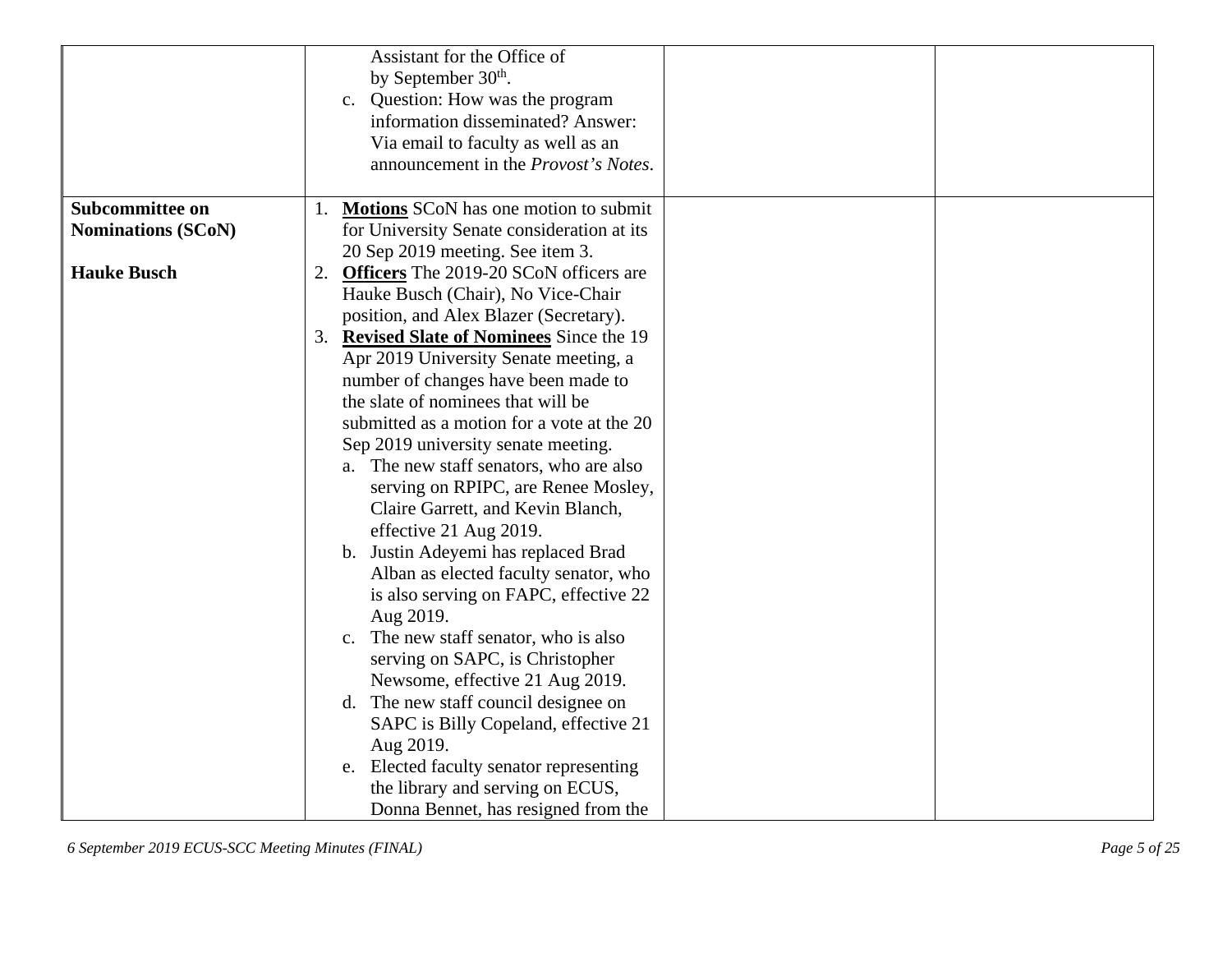|                                                                  | university. At present, her senator<br>position needs to be filled.                                                              |
|------------------------------------------------------------------|----------------------------------------------------------------------------------------------------------------------------------|
| <b>Executive Committee of</b><br><b>University Senate (ECUS)</b> | 1. Motions ECUS has one motion for<br>University Senate consideration at its 20<br>Sep 2019 meeting. See item 3.f.               |
| <b>David Johnson</b>                                             | 2. Officers The 2019-20 ECUS officers are<br>David Johnson (Chair), Hauke Busch<br>(Vice-Chair), and Alex Blazer<br>(Secretary). |
|                                                                  | 3. Meeting ECUS met on 6 Sep 2019 from<br>2:00 to 3:15 p.m. The following topics                                                 |
|                                                                  | were discussed.<br>a. 2019-2020 University Senate Goals<br>submitted to the Office of Academic<br>Affairs:                       |
|                                                                  | Continue to advise the<br>i.<br>university administration,<br>review and recommend<br>policy, and provide                        |
|                                                                  | representatives to various<br>university-wide committees,<br>task forces, and search<br>committees.                              |
|                                                                  | ii.<br>Continue to review and assess<br>the scope, size, and structure<br>of university senate standing<br>committees.           |
|                                                                  | iii.<br>Improve communication and<br>connections to the greater<br>campus community through<br>transparency, building trust,     |
|                                                                  | and encouraging participation.<br>Find opportunities to help<br>iv.<br>promote campus safety and<br>internet security.           |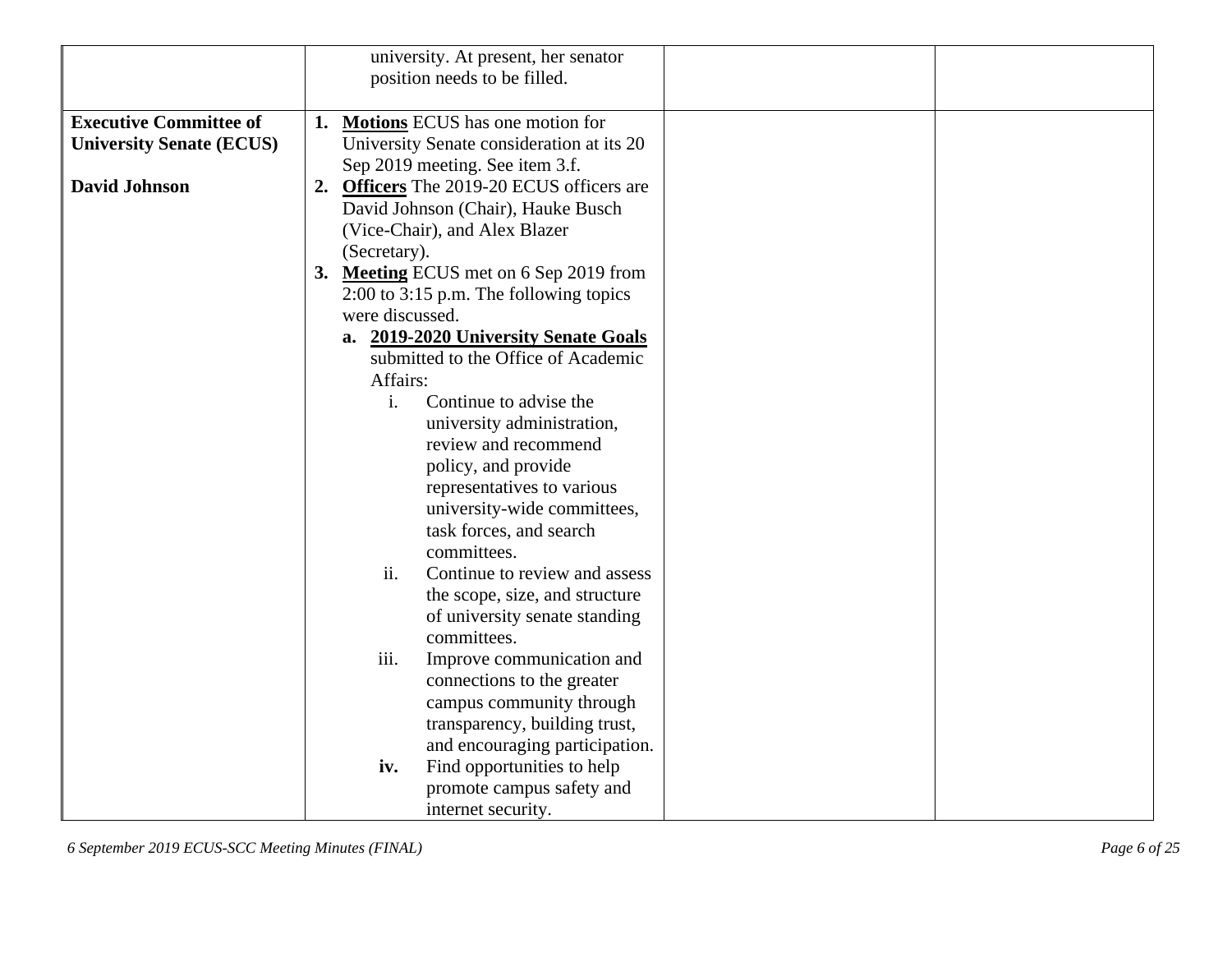| b. Upcoming Guest Speakers at      |
|------------------------------------|
| <b>University Senate Meetings:</b> |
| Sep 20 - Brett Stanelle,<br>i.     |
| Campus Police Chief, on            |
| active threat response             |
| ii.<br>Sep 20 - Veronica Womack,   |
| Chief Diversity Officer, on        |
| campus climate survey              |
| iii.<br>Oct 18 – Jim Berger, CTL   |
| Director, on CTL services and      |
| events                             |
| Nov $15$ – Mark Pelton,<br>iv.     |
| <b>Strategic Plan Steering</b>     |
| Committee Chair, on the            |
| annual report                      |
| <b>Governance Retreat</b><br>c.    |
| The new 2019 Governance<br>i.      |
| Retreat venue was well within      |
| our budget, and we saved over      |
| \$300 on printing by               |
| distributing retreat materials     |
| electronically. The survey         |
| suggested that participants        |
| were overall pleased with the      |
| new format.                        |
| d. Standing Committee Officer      |
| <b>Orientation</b>                 |
| The orientation was held on<br>i.  |
| August 23, and orientation         |
| materials were distributed         |
| electronically.                    |
| e. Dr. Craig Turner                |
| Dr. Spirou reached out to<br>i.    |
| Craig Turner to discuss            |
| possible interest in serving as    |
| a consultant for University        |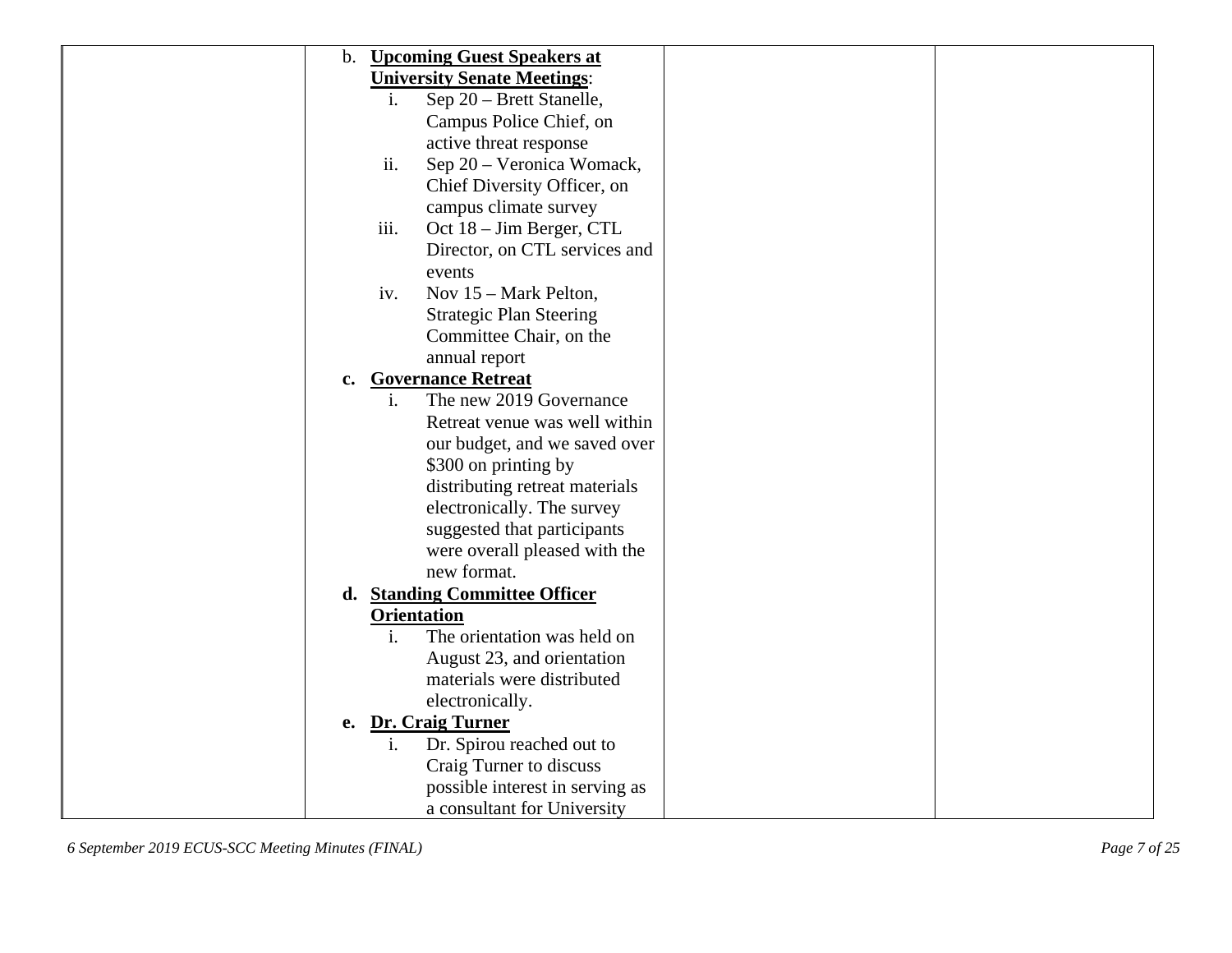|                                  | Senate. Although Dr. Turner                    |                             |                           |
|----------------------------------|------------------------------------------------|-----------------------------|---------------------------|
|                                  | would rather not be involved                   |                             |                           |
|                                  | with Senate on a regular basis,                |                             |                           |
|                                  | he will make himself                           |                             |                           |
|                                  | available for occasional                       |                             |                           |
|                                  | consultations and projects, as                 |                             |                           |
|                                  | needed, and the Office of                      |                             |                           |
|                                  | Academic Affairs has offered                   |                             |                           |
|                                  |                                                |                             |                           |
|                                  | to financially compensate him<br>for his work. |                             |                           |
|                                  |                                                |                             |                           |
|                                  | <b>University Senate Handbook</b><br>f.        |                             |                           |
|                                  | The University Senate<br>i.                    |                             |                           |
|                                  | handbook has been updated,                     |                             |                           |
|                                  | and a motion to approve it                     |                             |                           |
|                                  | will go to Senate for a vote.                  |                             |                           |
|                                  | Parliamentarian<br>g.                          |                             |                           |
|                                  | ECUS identified a potential<br>i.              |                             |                           |
|                                  | 2019-2020 senate                               |                             |                           |
|                                  | parliamentarian, Dr. Ji Seun                   |                             |                           |
|                                  | Sohn, and will confirm that                    |                             |                           |
|                                  | she is willing to serve.                       |                             |                           |
|                                  | <b>Open Discussion</b><br>h.                   |                             |                           |
|                                  | There was additional<br>i.                     |                             |                           |
|                                  | discussion on the status of the                |                             |                           |
|                                  | faculty salary study, and the                  |                             |                           |
|                                  | need to monitor the larger                     |                             |                           |
|                                  | sizes of standing committees.                  |                             |                           |
| <b>Academic Policy Committee</b> | Motions APC has no motions for<br>1.           | <b>ECUS-SCC Members</b>     | David Johnson to invite   |
| (APC)                            | University Senate consideration at its 20      | recommended                 | Jennifer Townes to an     |
|                                  | Sep 2019 meeting.                              |                             | upcoming University       |
| <b>Christina Smith</b>           | 2. Officers The 2019-20 officers are Nicole    | 1. inviting Jennifer Townes | Senate meeting.           |
|                                  | DeClouette (Chair), Christina Smith            | to address University       |                           |
| <b>For Nicole DeClouette</b>     | (Vice-Chair), and Jessica Wallace              | Senate at an upcoming       | Provost Spirou to include |
|                                  | (Secretary).                                   | meeting,                    | information about Fair    |
|                                  |                                                | including information<br>2. | Use in an upcoming issue  |
|                                  |                                                | about Fair Use in an        | of Provost's Notes.       |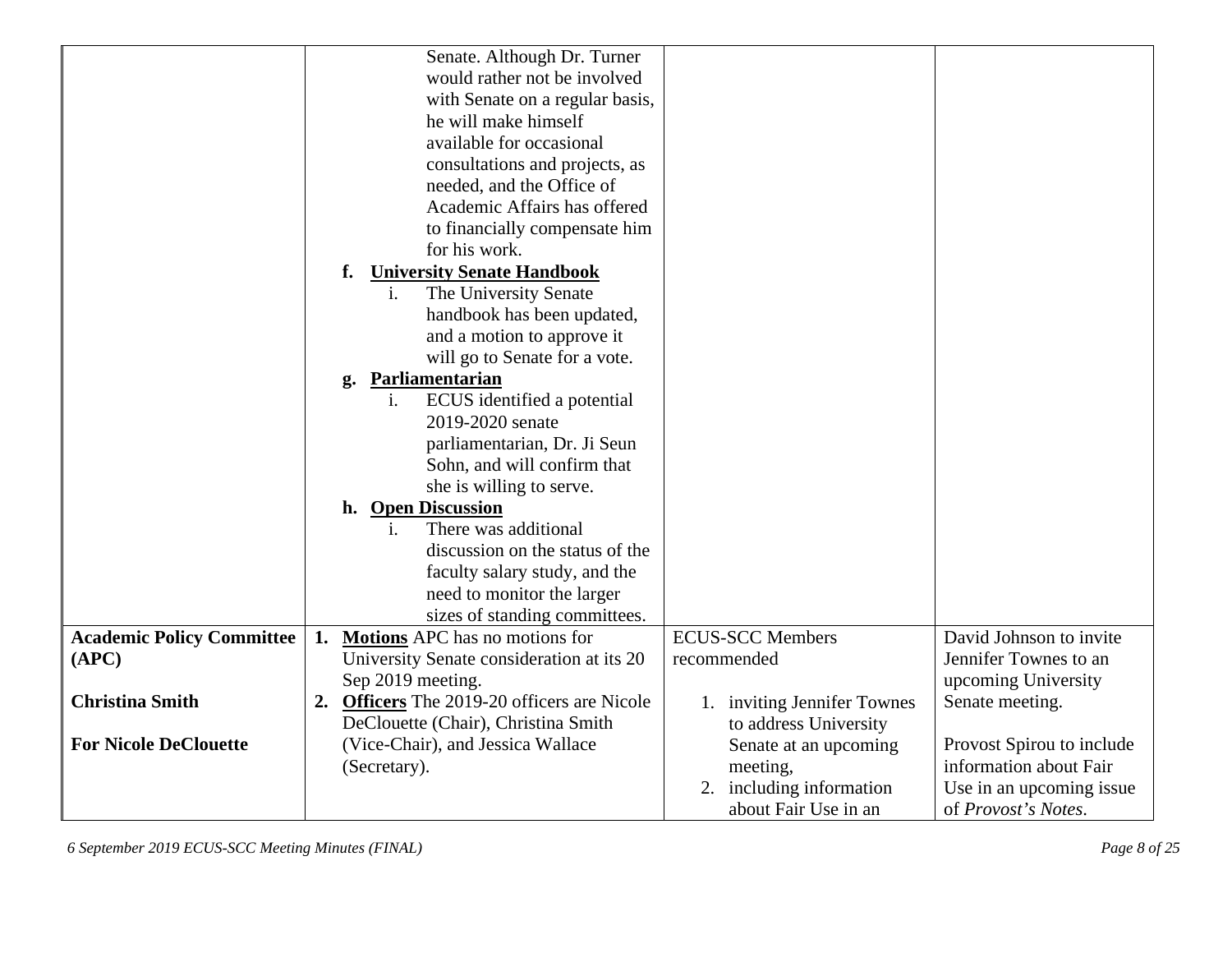|  |                                  | 3. Meeting APC met on 6 Sep 2019 from    | upcoming issue of        |                          |
|--|----------------------------------|------------------------------------------|--------------------------|--------------------------|
|  |                                  | $2:00$ to 3:15 p.m. The following topics | Provost's Notes, and     | APC to discuss potential |
|  | were discussed.                  |                                          | 3. including Fair Use in | Fair Use training with   |
|  |                                  | a. Operating Procedures                  | CTL training             | CTL Director Jim Berger. |
|  | $\mathbf{1}$ .                   | APC approved the operating               |                          |                          |
|  |                                  | procedures.                              |                          |                          |
|  |                                  | b. Plagiarism Policy                     |                          |                          |
|  | i.                               | A discussion on GCSU's                   |                          |                          |
|  |                                  | <b>Plagiarism Policy</b>                 |                          |                          |
|  |                                  | Implementation was                       |                          |                          |
|  |                                  | postponed to the Oct. 4                  |                          |                          |
|  |                                  | meeting due to a scheduling              |                          |                          |
|  |                                  | conflict for Dr. Shawn                   |                          |                          |
|  |                                  | Brooks.                                  |                          |                          |
|  | <b>Fair Use</b><br>$c_{\bullet}$ |                                          |                          |                          |
|  | $\mathbf{1}$ .                   | At the request of APC                    |                          |                          |
|  |                                  | members during Senate                    |                          |                          |
|  |                                  | Retreat, the group discussed             |                          |                          |
|  |                                  | Fair Use laws of online                  |                          |                          |
|  |                                  | content. Jennifer Towns,                 |                          |                          |
|  |                                  | scholarly communication                  |                          |                          |
|  |                                  | librarian, attended the meeting          |                          |                          |
|  |                                  | to share information about               |                          |                          |
|  |                                  | Fair Use laws as they concern            |                          |                          |
|  |                                  | to GCSU, the USG system,                 |                          |                          |
|  |                                  | the state of Georgia, and the            |                          |                          |
|  |                                  | federal government. Towns                |                          |                          |
|  |                                  | informed the group that                  |                          |                          |
|  |                                  | GCSU doesn't have a Fair                 |                          |                          |
|  |                                  | Use policy per se. However,              |                          |                          |
|  |                                  | USG's policy states that all             |                          |                          |
|  |                                  | online courses should provide            |                          |                          |
|  |                                  | a copyright statement. Towns             |                          |                          |
|  |                                  | also provided APC members                |                          |                          |
|  |                                  | with a copy of the Fair Use              |                          |                          |
|  |                                  | Checklist (included with this            |                          |                          |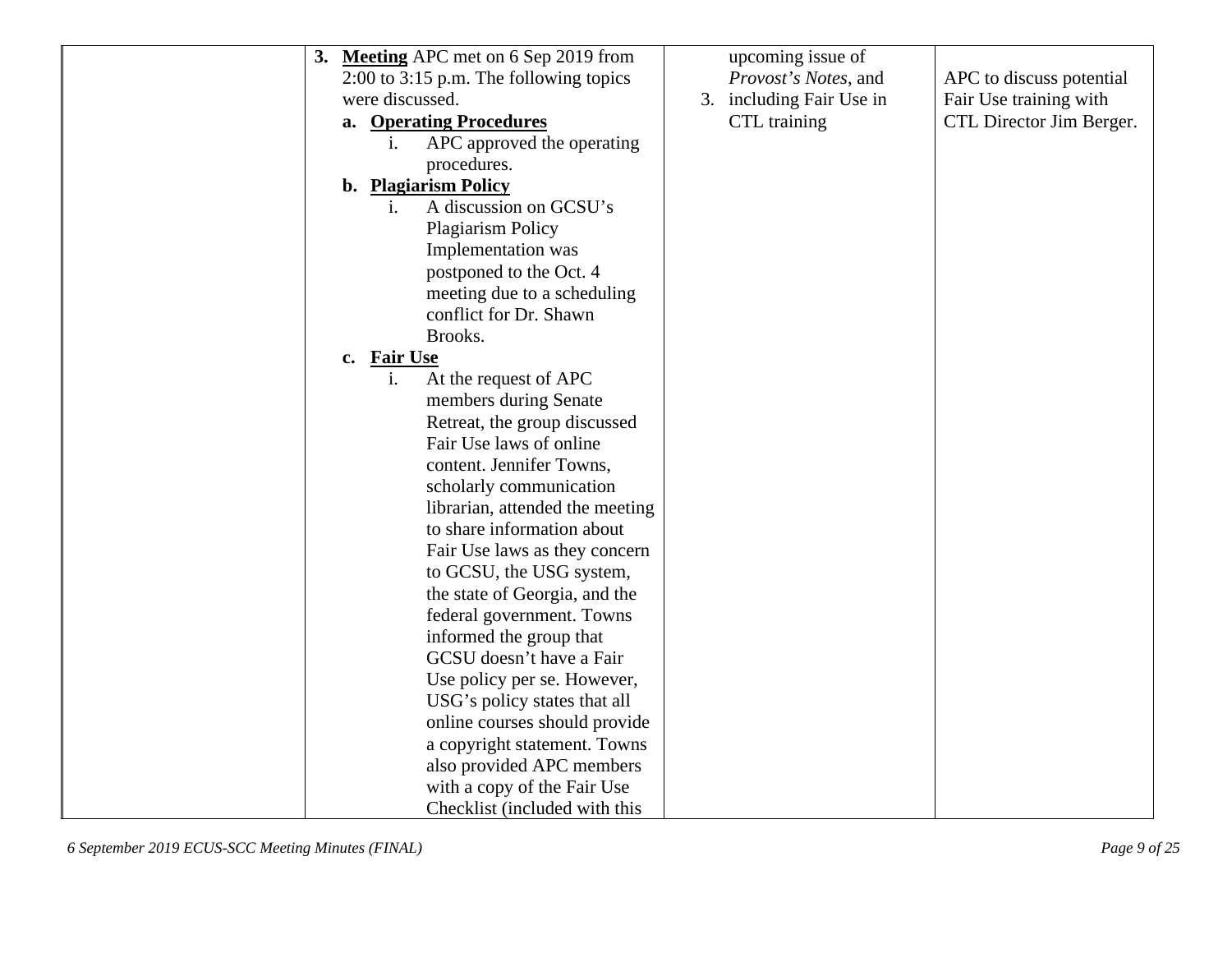| report) faculty should use for          |  |
|-----------------------------------------|--|
| content they upload to                  |  |
| GeorgiaVIEW. Towns said                 |  |
| she is available to discuss Fair        |  |
| Use laws with any GCSU                  |  |
| community member who                    |  |
| wants to learn more. APC did            |  |
| not take any formal vote                |  |
| concerning GCSU and Fair                |  |
| Use policies. However, the              |  |
| members plan to finalize a              |  |
| formal recommendation at a              |  |
| future meeting that outlines            |  |
| the need for Copyright notices          |  |
| to be posted on GeorgiaVIEW             |  |
| pages used by faculty,                  |  |
| students, and staff members             |  |
| as per federal policy. The              |  |
| members also plan to finalize           |  |
| a formal recommendation at a            |  |
| future meeting that addresses           |  |
| a need to include                       |  |
| Copyright/Fair Use laws into            |  |
| annual training for faculty and         |  |
| staff.                                  |  |
| d. Academic Grievance Procedure         |  |
| APC members discussed<br>$\mathbf{i}$ . |  |
| student behavior policies,              |  |
| specifically this issue raised          |  |
| by an APC member: The                   |  |
| procedures for filing an                |  |
| academic grievance against a            |  |
| professor is changing from the          |  |
| policy described in the                 |  |
| university catalog found                |  |
| here http://gcsu.smartcatalogi          |  |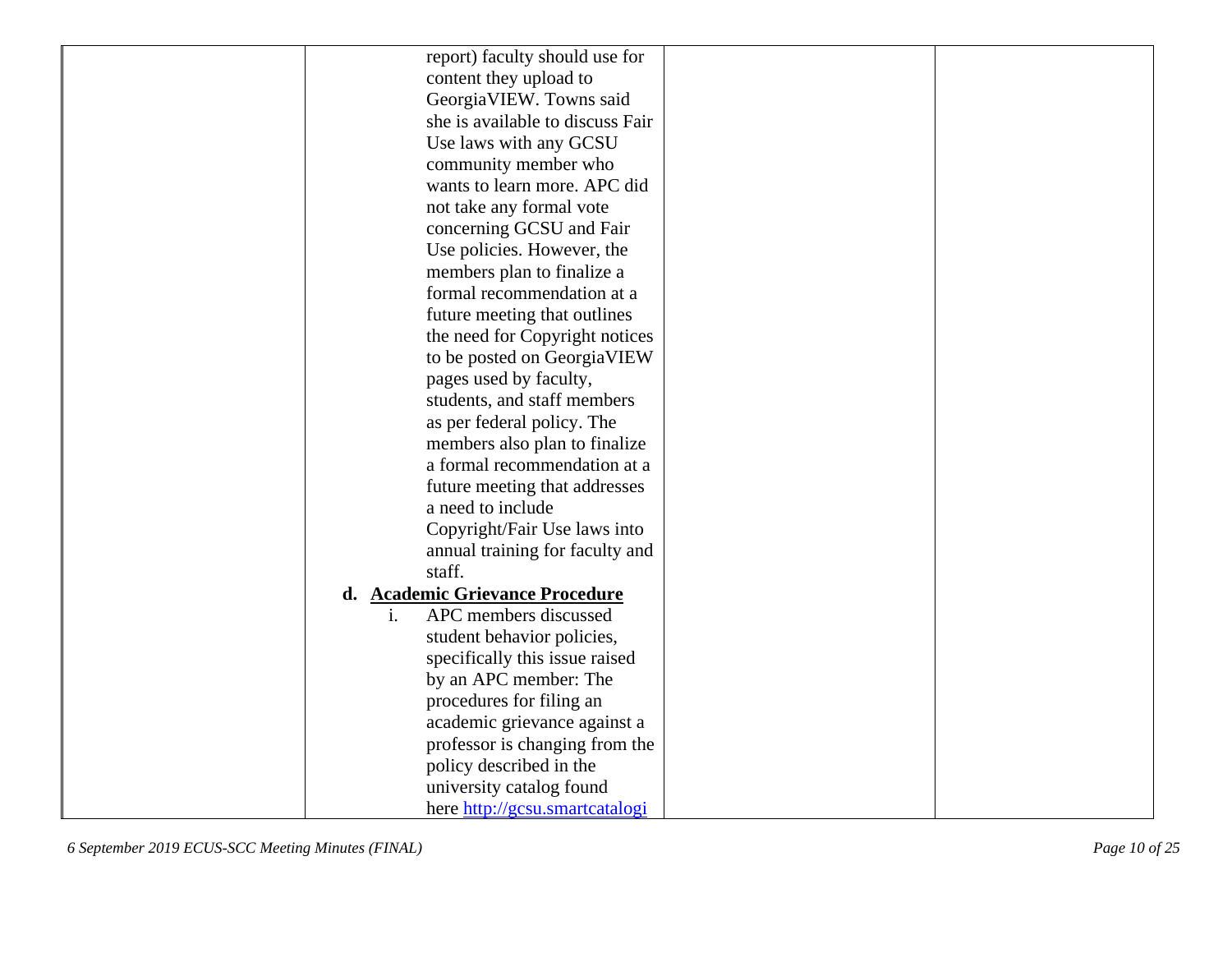| q.com/en/2014-<br>2015/Undergraduate-<br>Catalog/Academic-<br>Policies/Grievances to the<br>system described on this<br><b>Student Affairs</b><br>webpage https://www.gcsu.ed<br>u/complaint<br>Five primary concerns with<br>ii.<br>the current process of<br>electronic submissions were<br>discussed:<br>1. Concerned with procedure<br>of filing grievances does<br>not align with University<br>handbook guidelines.<br>2. Will chain of command<br>remain the same (i.e.<br>Faculty notified first?)?<br>3. Options of grievances<br>should not share the same<br>web page with Title IX<br>grievances.<br>4. Grievances should first be<br>addressed with faculty.<br>5. Title IX is not an<br>academic grievance,<br>typically.<br>iii.<br>No formal vote was taken on<br>the discussion item.<br>Discussion is planned to be |  |
|---------------------------------------------------------------------------------------------------------------------------------------------------------------------------------------------------------------------------------------------------------------------------------------------------------------------------------------------------------------------------------------------------------------------------------------------------------------------------------------------------------------------------------------------------------------------------------------------------------------------------------------------------------------------------------------------------------------------------------------------------------------------------------------------------------------------------------------|--|
| continued to Oct. 4 APC<br>meeting.                                                                                                                                                                                                                                                                                                                                                                                                                                                                                                                                                                                                                                                                                                                                                                                                   |  |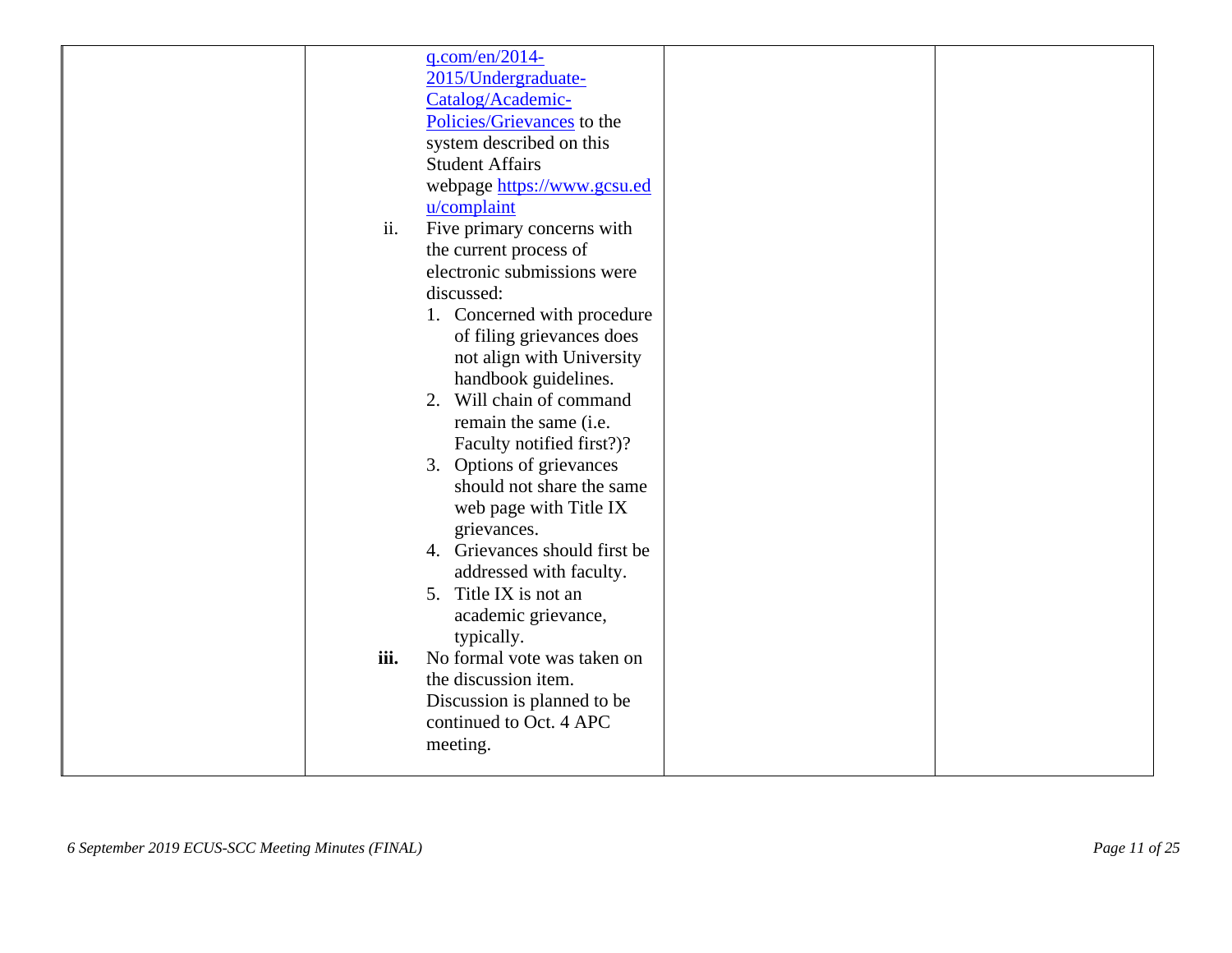| <b>Faculty Affairs Policy</b> | <b>Motions FAPC</b> has no motions to submit        |
|-------------------------------|-----------------------------------------------------|
| <b>Committee (FAPC)</b>       | for consideration by University Senate at           |
|                               | its 20 Sep 2019 meeting.                            |
| <b>Matt Forrest</b>           | <b>Officers</b> The 2019-20 FAPC officers are<br>2. |
|                               | Matt Forrest (Chair), Linda Bradley                 |
|                               | (Vice-Chair), Rob Sumowski (Secretary).             |
|                               | 3. Meeting FAPC met on 6 Sep 2019 from              |
|                               | $2:00$ to 3:15 p.m. The following topic             |
|                               | was discussed.                                      |
|                               | a. Center for Teaching & Learning                   |
|                               | and Student Rating of Instruction                   |
|                               | <b>Survey</b>                                       |
|                               | New Center for Teaching &<br>$\mathbf{i}$ .         |
|                               | Learning (CTL) Director Dr.                         |
|                               | Jim Berger shared general                           |
|                               | updates about the Student                           |
|                               | <b>Rating of Instruction Survey</b>                 |
|                               | (SRIS). CTL intend to report                        |
|                               | more pie graphs                                     |
|                               | differentiating what the                            |
|                               | research says is good for                           |
|                               | instructional delivery                              |
|                               | strategies vs. what students                        |
|                               | report are the faculty's actual                     |
|                               | instructional delivery                              |
|                               | strategies. CTL will continue                       |
|                               | to customize data to each                           |
|                               | college. The system, whereby                        |
|                               | chairs choose one course and                        |
|                               | faculty choose one course for                       |
|                               | a total of two evaluated                            |
|                               | courses per semester, has not                       |
|                               | changed.                                            |
|                               | ii.<br><b>Enterprise Architect Specialist</b>       |
|                               | David Smith reported that the                       |
|                               | instruments have been                               |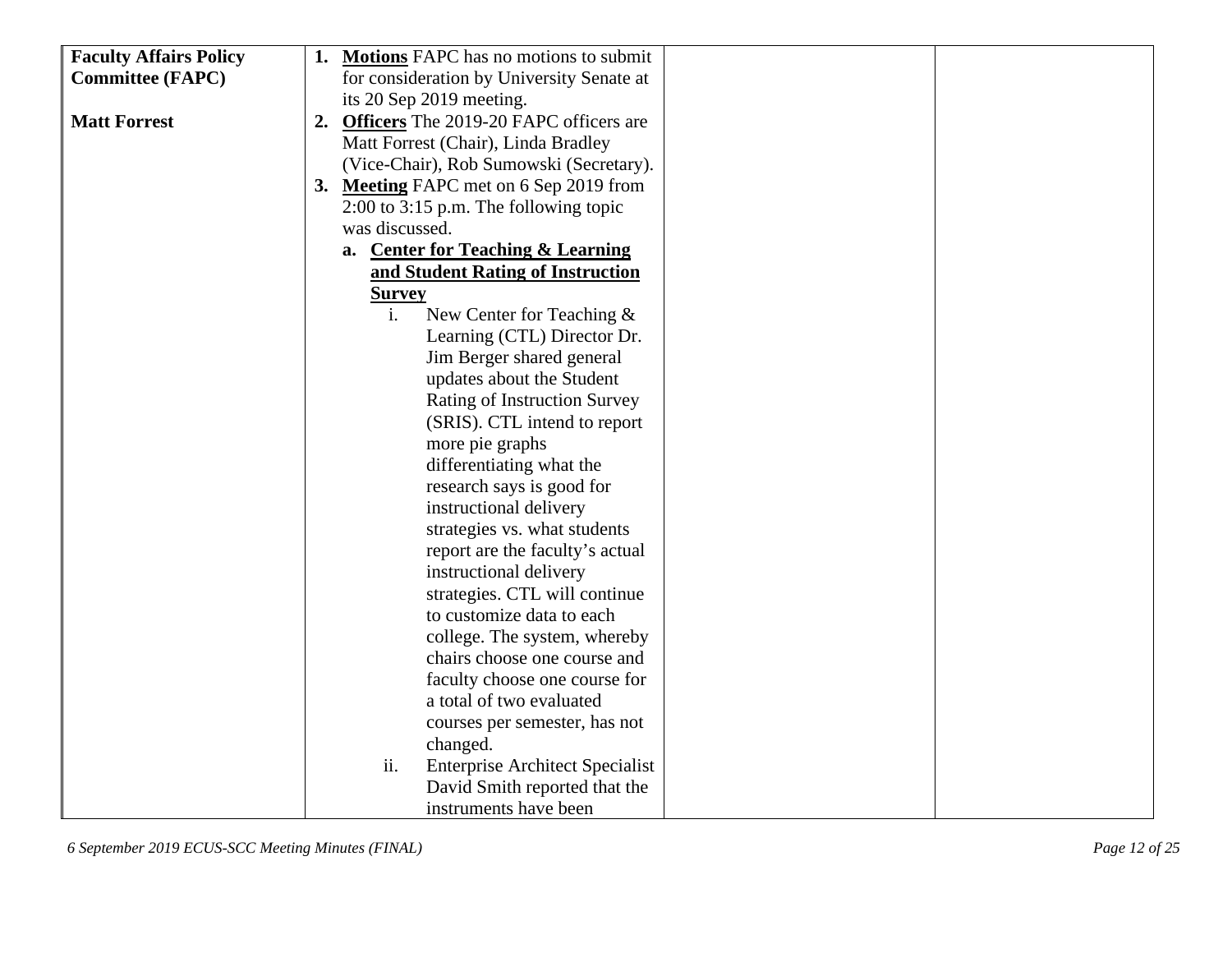| updated and has new              |  |
|----------------------------------|--|
| diagnostic forms. There are      |  |
| 40 rather than 47                |  |
|                                  |  |
| questions. In addition, there    |  |
| will be an option for instant    |  |
| feedback implemented this        |  |
| semester, so that instructors    |  |
| can get a feel for student       |  |
| feedback throughout the          |  |
| semester. The FIF (Faculty       |  |
| Information Form) has been       |  |
| changed to the OSF               |  |
| (Objective Selection Form),      |  |
| which will not be accessible     |  |
| via PAWS. It will be             |  |
| accessible via the               |  |
| CampusLabs application,          |  |
| which will be linked from the    |  |
| Unify homepage. Faculty will     |  |
| receive OSF reminders            |  |
| continuously until they fill out |  |
| the OSF form. Student Instant    |  |
| Feedback will be available       |  |
|                                  |  |
| throughout Fall semester 2019    |  |
| via a seven-question survey      |  |
| pertaining to how students       |  |
| perceive "things are             |  |
| going." To this end, IT is       |  |
| actively working on adapting     |  |
| the instrument to GC.            |  |
| Department heads will receive    |  |
| training first and will set up   |  |
| the scheduling for student       |  |
| administration of the SRIS.      |  |
| <b>Ongoing Instant Feedback</b>  |  |
| surveys will be faculty-         |  |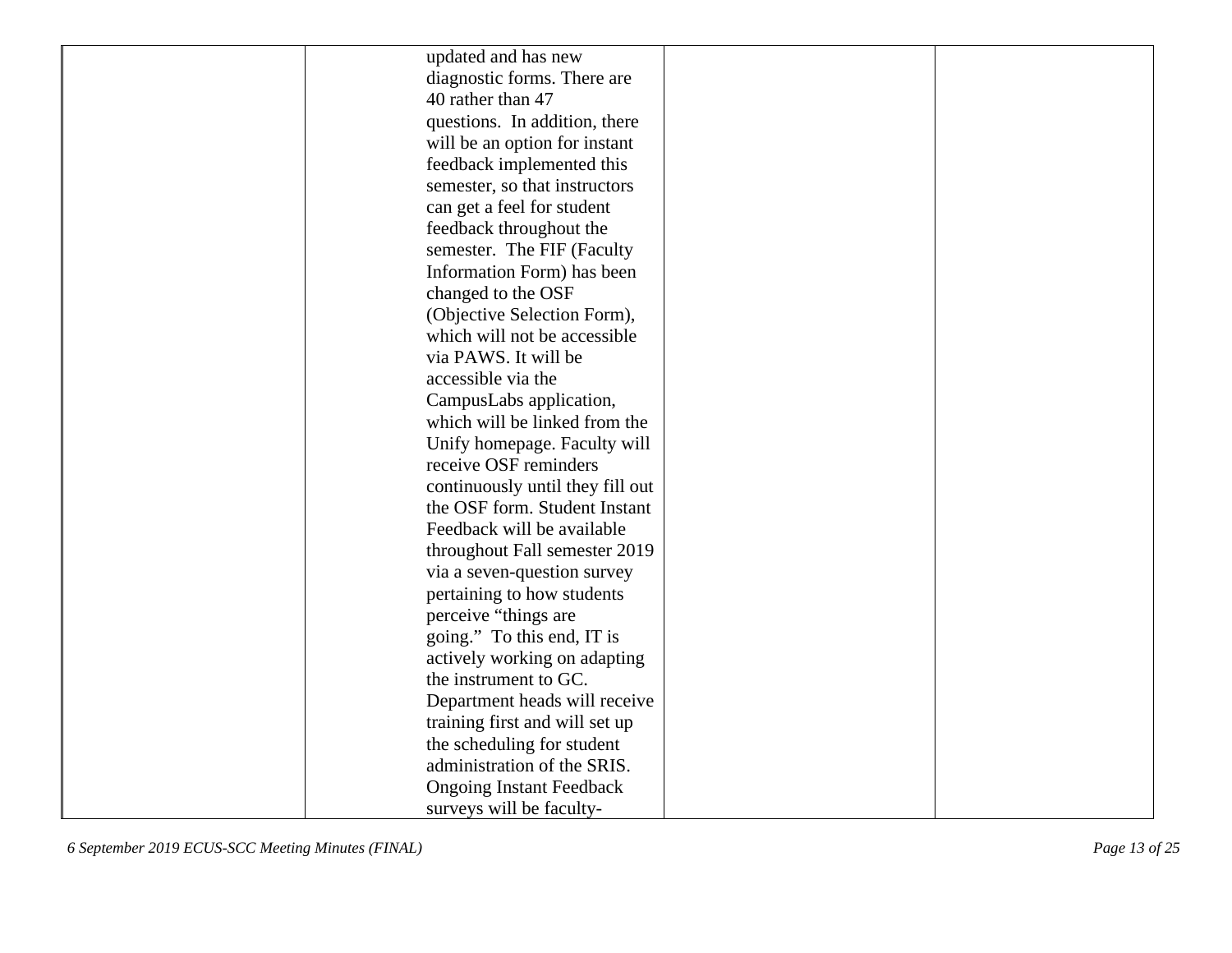|                                                         | prompted and generated at the                                 |
|---------------------------------------------------------|---------------------------------------------------------------|
|                                                         | faculty member's request for                                  |
|                                                         | formative feedback at any                                     |
|                                                         | time during the semester.                                     |
|                                                         | The peer observation pilot<br>iii.                            |
|                                                         | program only had one                                          |
|                                                         | applicant so it was not                                       |
|                                                         | pursued. Faculty interested in                                |
|                                                         | the program should contact                                    |
|                                                         | Dr. Berger.                                                   |
|                                                         | 4. ECUS-SCC Discussion                                        |
|                                                         | a. In response to the FAPC report, a                          |
|                                                         | member asked why we change survey                             |
|                                                         | instruments. Provost Spirou reported                          |
|                                                         | that IDEAS, the company that offered                          |
|                                                         | our previous survey, was sold to                              |
|                                                         | CampusLabs, and the old instrument                            |
|                                                         | was no longer offered.                                        |
| <b>Resources, Planning, and</b>                         | <b>Motions</b> RPIPC has no motions to<br>1.                  |
| <b>Institutional Policy</b><br><b>Committee (RPIPC)</b> | submit for University Senate                                  |
|                                                         | consideration at its 20 Sep 2019 meeting.                     |
| <b>Sabrina Hom</b>                                      | <b>Officers</b> The 2019-20 RPIPC officers are<br>2.          |
|                                                         | Sabrina Hom (Chair), Rodica Cazacu                            |
|                                                         | (Vice-Chair), and Brad Fowler                                 |
|                                                         | (Secretary).                                                  |
|                                                         | 3. Meeting RPIPC met on 6 Sep 2019 from                       |
|                                                         |                                                               |
|                                                         |                                                               |
|                                                         | $2:00$ to 3:15 p.m. The following topics                      |
|                                                         | were discussed.                                               |
|                                                         | <b>25Live Rollout</b><br>a.                                   |
|                                                         | i.<br>There are concerns that                                 |
|                                                         | requesters aren't getting                                     |
|                                                         | confirmation when a room is                                   |
|                                                         | successfully reserved, and that<br>some parties may have been |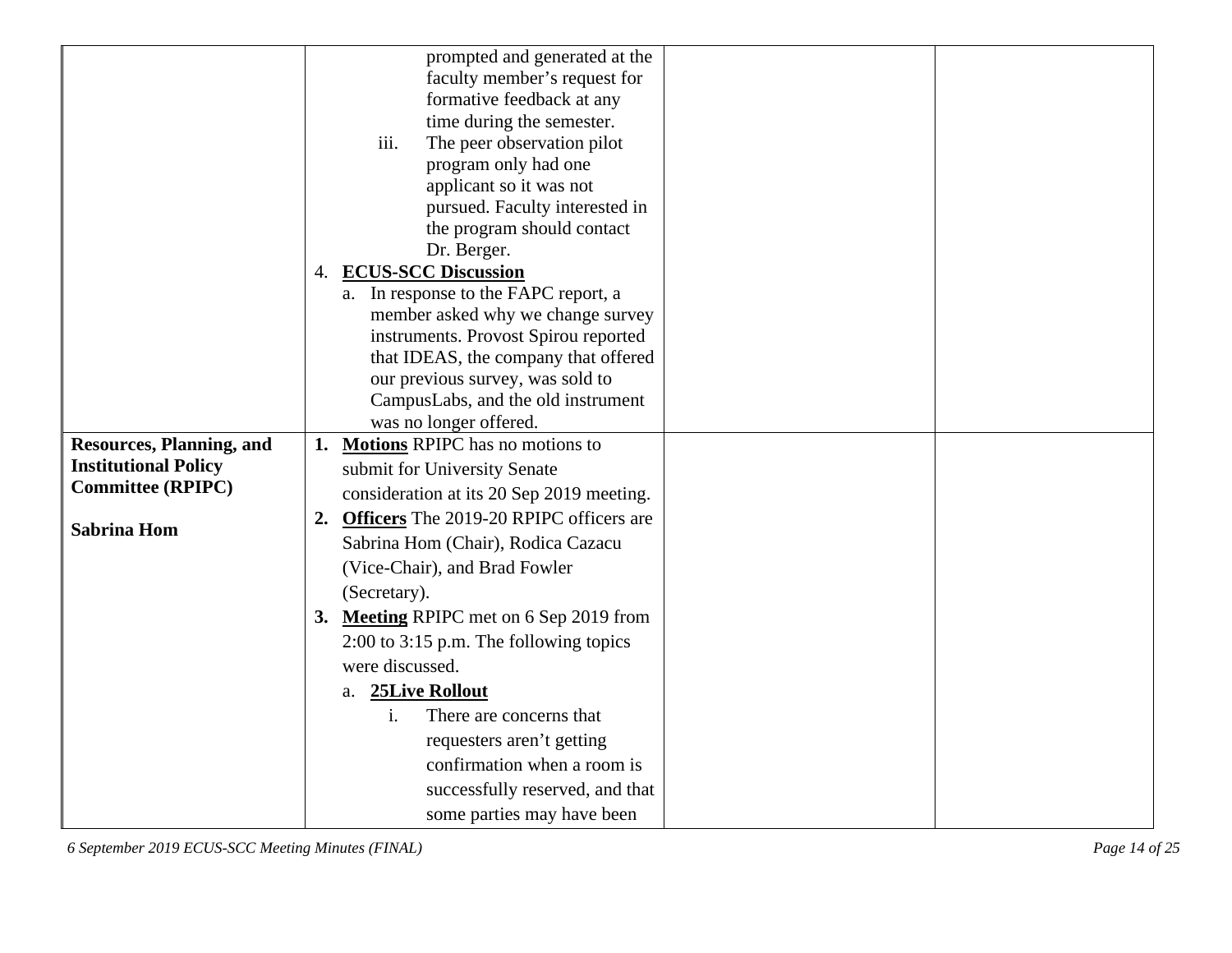| able to make room                |  |
|----------------------------------|--|
| reservations for the spring      |  |
| already. The descriptions of     |  |
| spaces are still not fully       |  |
| accurate. Finally, it was        |  |
| pointed out that recurring       |  |
| events scheduled in R25 have     |  |
| been deleted. It is suggested    |  |
| that the Facilities team         |  |
| communicate this more            |  |
| widely.                          |  |
| b. Wellness Initiative           |  |
| RPIPC met with Kayla<br>i.       |  |
| Brownlow to discuss the          |  |
| Wellness Initiative: what it is, |  |
| why it's important, and how      |  |
| to encourage folks to            |  |
| participate. This includes       |  |
| events such as "snack and        |  |
| learns", "walking                |  |
| Wednesdays", and step            |  |
| competitions. As in the past,    |  |
| employees can earn \$100 by      |  |
| participating. A number of       |  |
| people reported participating    |  |
| in the past but never receiving  |  |
| the promised \$100. Carol        |  |
| Brown points out that the        |  |
| promised payment was often       |  |
| several months late and was      |  |
| rolled into paychecks with no    |  |
| special notification. It was     |  |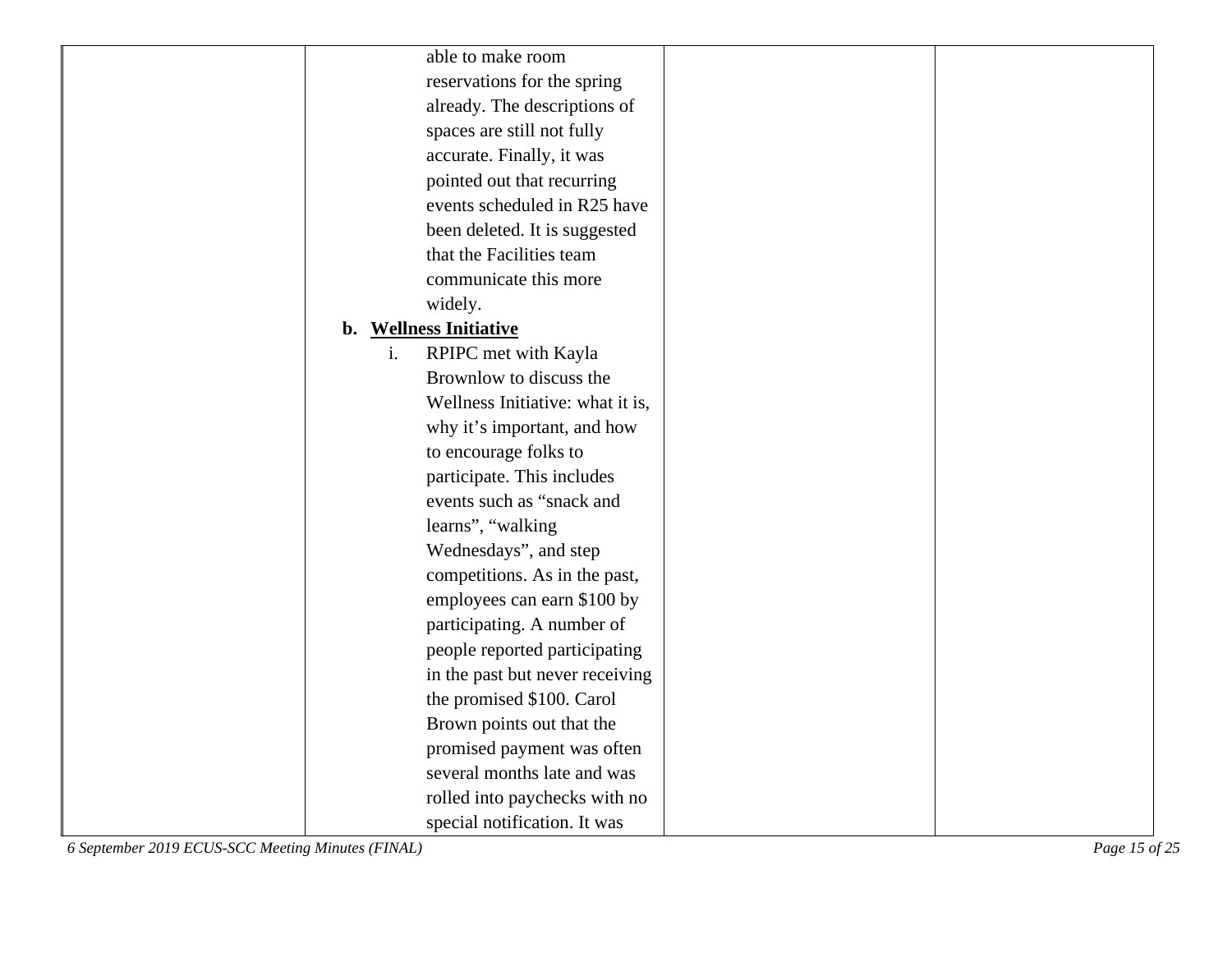|                               | suggested that, to encourage                                                          |
|-------------------------------|---------------------------------------------------------------------------------------|
|                               | participation, the rewards                                                            |
|                               | need to come as promised,                                                             |
|                               | and with some sort of                                                                 |
|                               | notification. Prizes were also                                                        |
|                               | suggested. Some USG                                                                   |
|                               | campuses offer up to                                                                  |
|                               | 90min/week of release time                                                            |
|                               | for wellness activities; GC                                                           |
|                               | does not do this at the                                                               |
|                               | moment. We discussed the                                                              |
|                               | fact that the fitness center is                                                       |
|                               | not family friendly. The                                                              |
|                               | Wellness Initiative is planning                                                       |
|                               | to create a Facebook page to                                                          |
|                               | allow them to better publicize                                                        |
|                               | events and opportunities.                                                             |
|                               | c. Parking & Transportation                                                           |
|                               | <b>Advisory Committee (PTAC)</b>                                                      |
|                               | Kell Carpenter volunteered to<br>i.                                                   |
|                               | serve on the committee.                                                               |
| <b>Student Affairs Policy</b> | <b>Motions</b> SAPC has no motions to submit<br>The Motion to extend discussion<br>1. |
| <b>Committee (SAPC)</b>       | by 15 minutes was approved.<br>for University Senate consideration at its             |
| <b>Angela Criscoe</b>         | 20 Sep 2019 meeting.                                                                  |
|                               | <b>Officers</b> The 2019-20 SAPC officers are<br>2.                                   |
|                               | Angela Criscoe (Chair), Monica Ketchie                                                |
|                               | (Vice-Chair), and Amelia Lord                                                         |
|                               | (Secretary).                                                                          |
|                               | <b>Meeting SAPC</b> met on 6 Sep 2019 from<br>3.                                      |
|                               | $2:00$ to 3:15 p.m. The following topics                                              |
|                               | were discussed.                                                                       |
|                               | a. Non-discrimination Clause                                                          |

*6 September 2019 ECUS-SCC Meeting Minutes (FINAL) Page 16 of 25*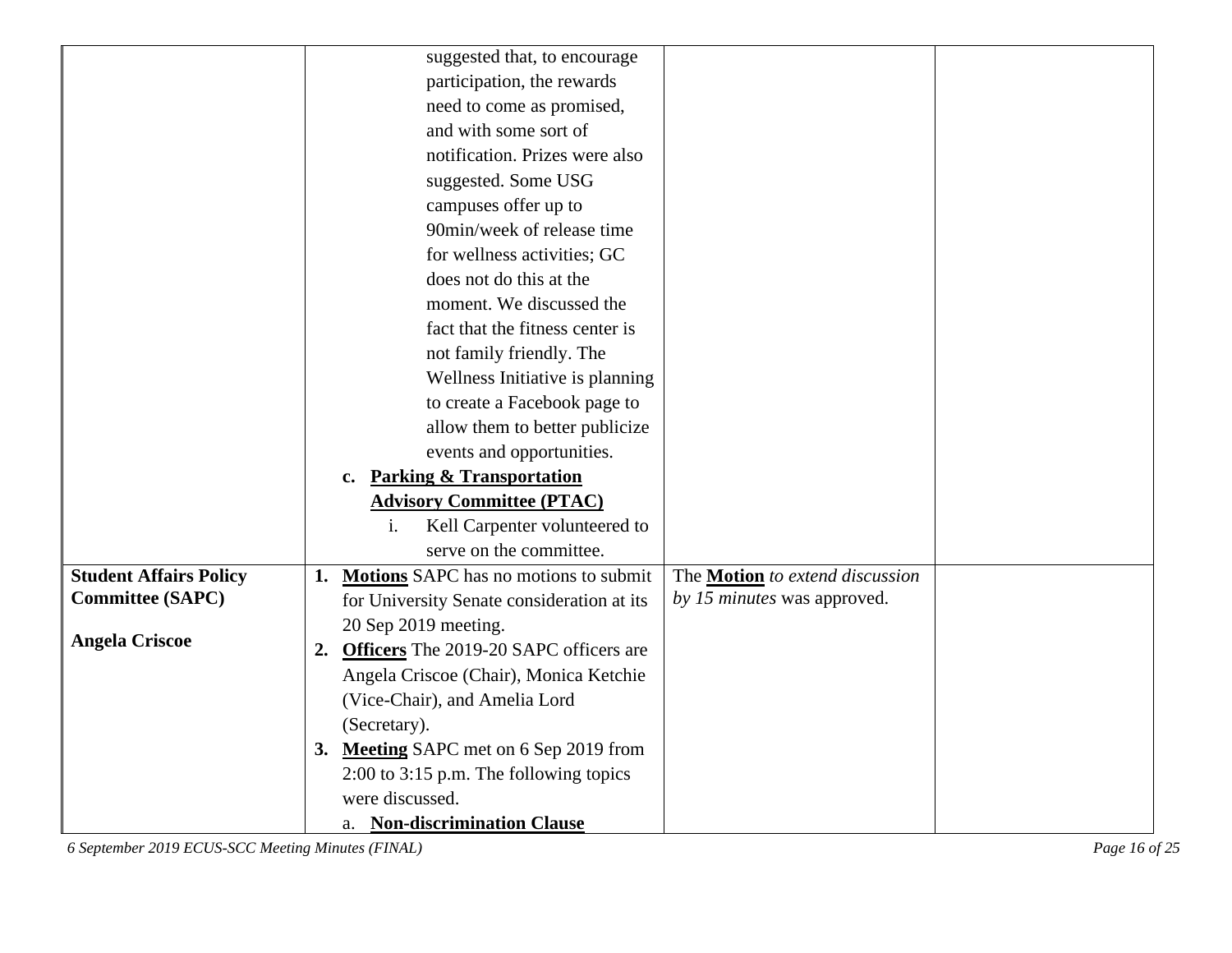| i.<br>The committee read the   |  |
|--------------------------------|--|
| Georgia College Non-           |  |
| Discrimination clause aloud.   |  |
| There is a request to include  |  |
| gender identification to the   |  |
| clause. According to Chief     |  |
| Diversity Officer Veronica     |  |
| Womack, a few years ago the    |  |
| USG said to "hold off" on      |  |
| changing the wording because   |  |
| they were working on a         |  |
| standardized phrase.           |  |
| However, it appears UGA and    |  |
| Georgia Tech have a revised    |  |
| version. Dr. Womack            |  |
| suggested we talk with         |  |
| General Counsel Qiana          |  |
| Wilson and Chief Human         |  |
| <b>Resources Officer Carol</b> |  |
| Ward. Qiana Wilson will be     |  |
| attending a USG meeting with   |  |
| other USG lawyers, and we      |  |
| will email her questions to    |  |
| bring up at the meeting.       |  |
| The HUB<br>$\mathbf b$ .       |  |
| We wanted to know how we<br>i. |  |
| could support their efforts    |  |
| (financial, promotion, etc.).  |  |
| Stacey, Jennifer, and Melissa  |  |
| shared how they were funded    |  |
| (state $&$ grants). They       |  |
| mentioned the Bright House     |  |
| (community sexual assault      |  |
| center) and discussed          |  |
| decreasing services for        |  |
| victims of sexual assault on   |  |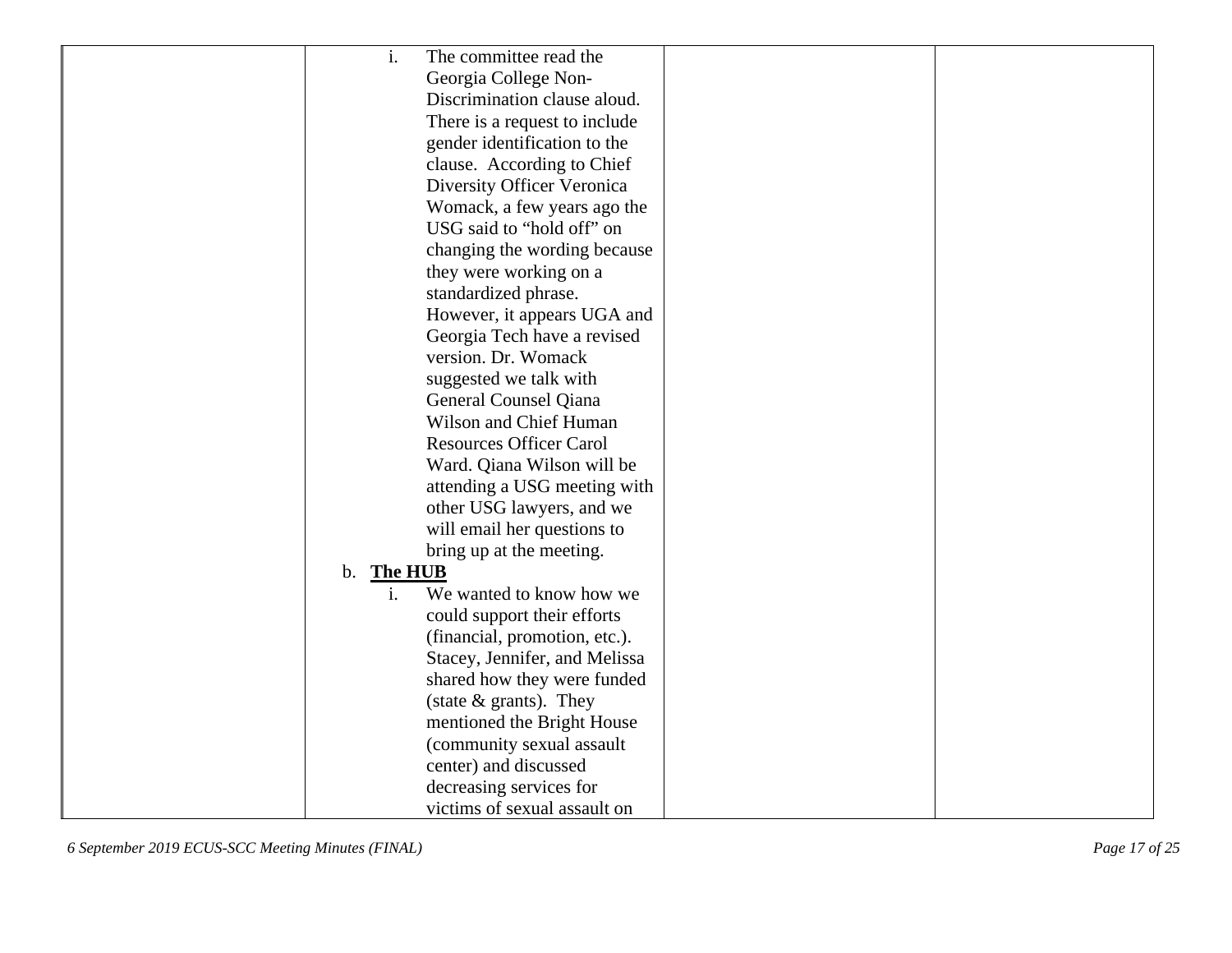| campus. Shawn Brooks                                                                                                                                                                                                                                                                                                                                                                                                                                         |
|--------------------------------------------------------------------------------------------------------------------------------------------------------------------------------------------------------------------------------------------------------------------------------------------------------------------------------------------------------------------------------------------------------------------------------------------------------------|
| stated there was a legal                                                                                                                                                                                                                                                                                                                                                                                                                                     |
| concern regarding the equity                                                                                                                                                                                                                                                                                                                                                                                                                                 |
| of support for the accuser as                                                                                                                                                                                                                                                                                                                                                                                                                                |
| well as the accused on                                                                                                                                                                                                                                                                                                                                                                                                                                       |
|                                                                                                                                                                                                                                                                                                                                                                                                                                                              |
| campus. The Bright House is                                                                                                                                                                                                                                                                                                                                                                                                                                  |
| currently located in Lafayette                                                                                                                                                                                                                                                                                                                                                                                                                               |
| Square and will be moved to                                                                                                                                                                                                                                                                                                                                                                                                                                  |
| Central State Hospital.                                                                                                                                                                                                                                                                                                                                                                                                                                      |
| Questions arose as to how GC                                                                                                                                                                                                                                                                                                                                                                                                                                 |
| can respond to this and will                                                                                                                                                                                                                                                                                                                                                                                                                                 |
| continue researching this                                                                                                                                                                                                                                                                                                                                                                                                                                    |
|                                                                                                                                                                                                                                                                                                                                                                                                                                                              |
| $\mathbf{c}$ .                                                                                                                                                                                                                                                                                                                                                                                                                                               |
| i.                                                                                                                                                                                                                                                                                                                                                                                                                                                           |
| Schwartz shared information                                                                                                                                                                                                                                                                                                                                                                                                                                  |
| regarding National College                                                                                                                                                                                                                                                                                                                                                                                                                                   |
| Health Assessment (NCHA)                                                                                                                                                                                                                                                                                                                                                                                                                                     |
| finding LGBT attempted                                                                                                                                                                                                                                                                                                                                                                                                                                       |
| suicide rate 6.4% (other                                                                                                                                                                                                                                                                                                                                                                                                                                     |
| students is $1\%$ ). Therefore, to                                                                                                                                                                                                                                                                                                                                                                                                                           |
| be a preeminent institution,                                                                                                                                                                                                                                                                                                                                                                                                                                 |
| we want to make sure that we                                                                                                                                                                                                                                                                                                                                                                                                                                 |
|                                                                                                                                                                                                                                                                                                                                                                                                                                                              |
|                                                                                                                                                                                                                                                                                                                                                                                                                                                              |
|                                                                                                                                                                                                                                                                                                                                                                                                                                                              |
|                                                                                                                                                                                                                                                                                                                                                                                                                                                              |
|                                                                                                                                                                                                                                                                                                                                                                                                                                                              |
|                                                                                                                                                                                                                                                                                                                                                                                                                                                              |
|                                                                                                                                                                                                                                                                                                                                                                                                                                                              |
|                                                                                                                                                                                                                                                                                                                                                                                                                                                              |
|                                                                                                                                                                                                                                                                                                                                                                                                                                                              |
|                                                                                                                                                                                                                                                                                                                                                                                                                                                              |
|                                                                                                                                                                                                                                                                                                                                                                                                                                                              |
|                                                                                                                                                                                                                                                                                                                                                                                                                                                              |
|                                                                                                                                                                                                                                                                                                                                                                                                                                                              |
| situation.<br><b>Open Discussion</b><br>SAPC member Joanna<br>have people of color and<br>specialized counselors who<br>understand that importance<br>and can acquire resources for<br>support at our counseling<br>center.<br><b>Sodexho Follow Up</b><br>d.<br>Improvements have been<br>i.<br>seen. There are vegan options<br>at events as well as at The<br>Max. Transparency is still<br>lacking in transparency, for<br>instance, sharing information |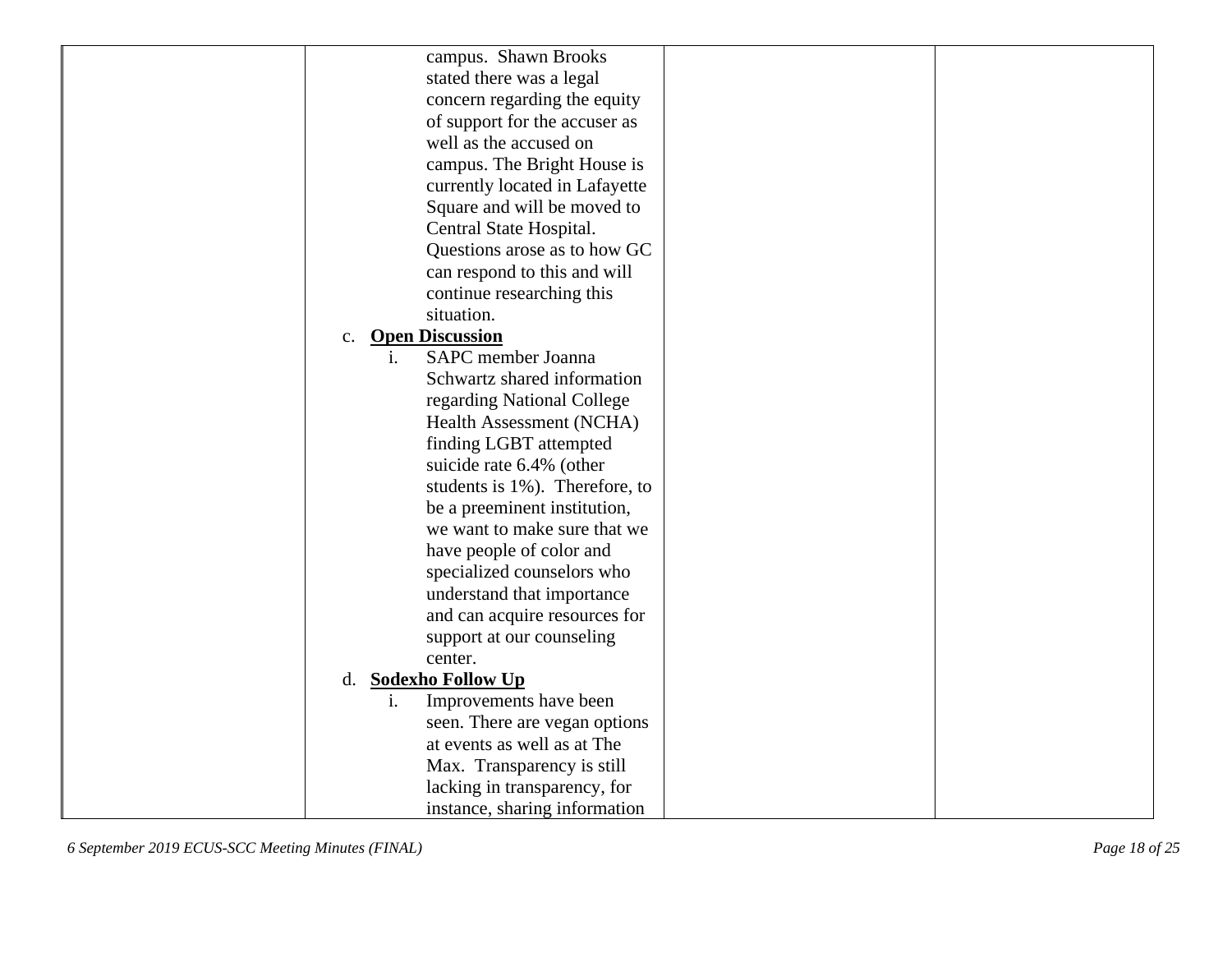| in surveys. Students would                                 |
|------------------------------------------------------------|
| like to see co-op and local                                |
| farm produce available at                                  |
| campus concession areas.                                   |
| e. Banner Name Change                                      |
| Dead names are still a<br>$\mathbf{i}$ .                   |
| problem; however, Joanna                                   |
| Schwartz worked with                                       |
| University Registrar Kay                                   |
| Anderson to get the names                                  |
| changed in Banner prior to                                 |
| classes starting, and Kay<br>Anderson sent an email to all |
| faculty reprint class rosters.                             |
| 4. ECUS-SCC Discussion                                     |
| a. In response to the SAPC report item                     |
|                                                            |
| on The HUB, ECUS-SCC members                               |
| echoed the SAPC's concern for                              |
| decreasing services for sexual assault                     |
| survivors on campus and noted how                          |
| Bright House is serving six counties                       |
| with limited resources. There seem to                      |
| be questions at the system-level as                        |
| well as the university-level regarding                     |
| how to treat victims and accusers                          |
| both equally and legally. Members                          |
| expressed concerns about the                               |
| university referring students to off-                      |
| campus resources (given the limited                        |
| resources in rural Georgia) as well as                     |
| the university not handling cases                          |
| from start to finish. It was noted that                    |
| the Women's Center in The HUB has                          |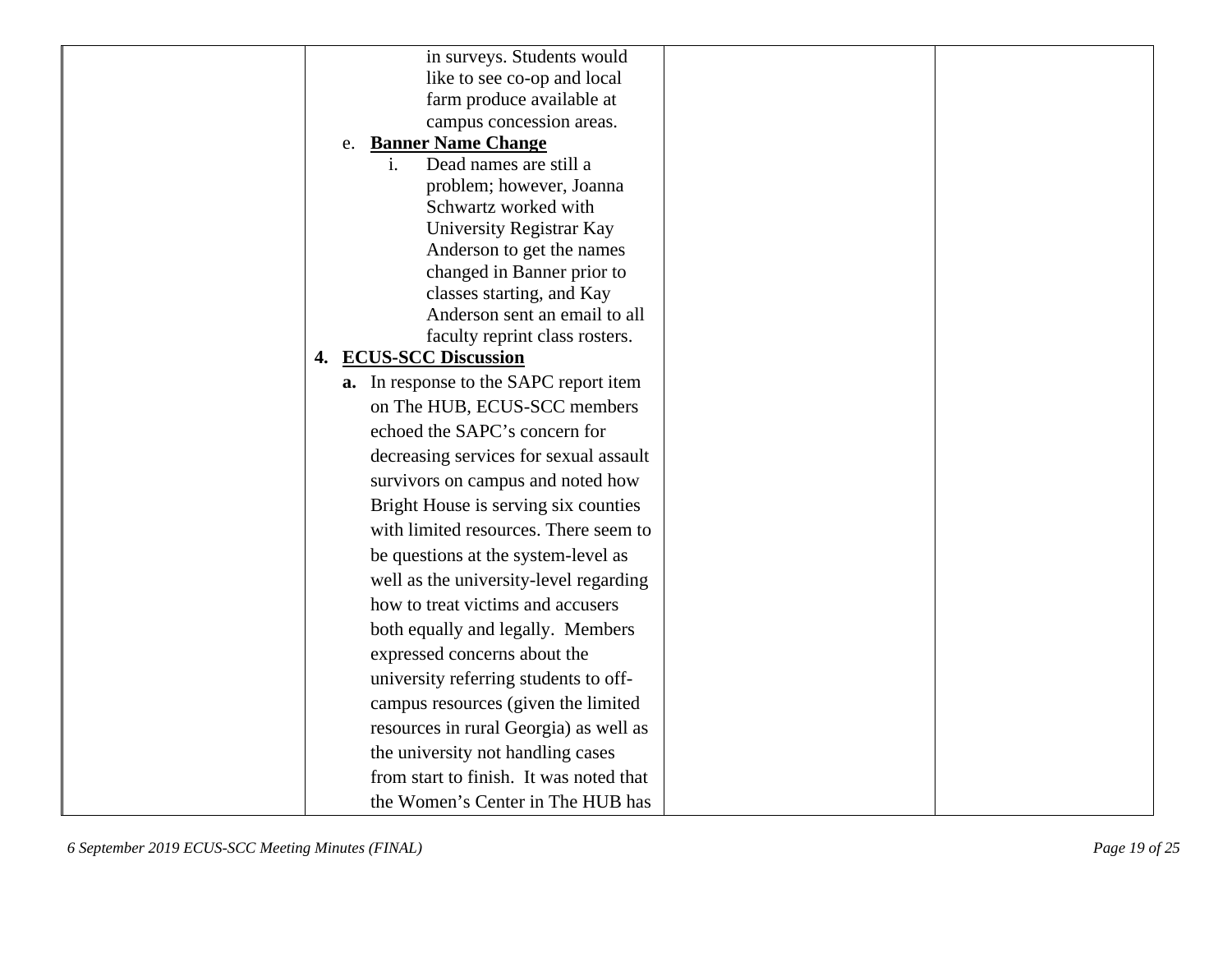|               | functioned as a confidential reporting         |  |
|---------------|------------------------------------------------|--|
|               | site; however, the college's policy            |  |
|               | regarding who can take confidential            |  |
|               | reports is changing.                           |  |
|               | <b>b.</b> The interested reader is directed to |  |
|               | review confidential reporting and              |  |
|               | non-confidential reporting options on          |  |
|               | campus, which are published at                 |  |
|               | Project BRAVE Services                         |  |
|               | https://www.gcsu.edu/projectbrave/se           |  |
|               | rvices and its Downloadable                    |  |
|               | Reporting Options informational                |  |
|               | handout                                        |  |
|               | https://www.gcsu.edu/sites/files/page          |  |
|               | -assets/node-                                  |  |
|               | 1374/attachments/updatedreportingop            |  |
|               | tionsresources.pdf.                            |  |
| $c_{\bullet}$ | The interested reader is directed to           |  |
|               | the guidelines shared by the Office of         |  |
|               | Civil Rights at the Department of              |  |
|               | Justice: "OCR recognizes that some             |  |
|               | people who provide assistance to               |  |
|               | students who experience sexual                 |  |
|               | violence are not professional or               |  |
|               | pastoral counselors. They include all          |  |
|               | individuals who work or volunteer in           |  |
|               | on-campus sexual assault centers,              |  |
|               | victim advocacy offices, women's               |  |
|               | centers, or health centers ('non-              |  |
|               | professional counselors or                     |  |
|               | advocates'), including front desk staff        |  |
|               | and students. OCR wants students to            |  |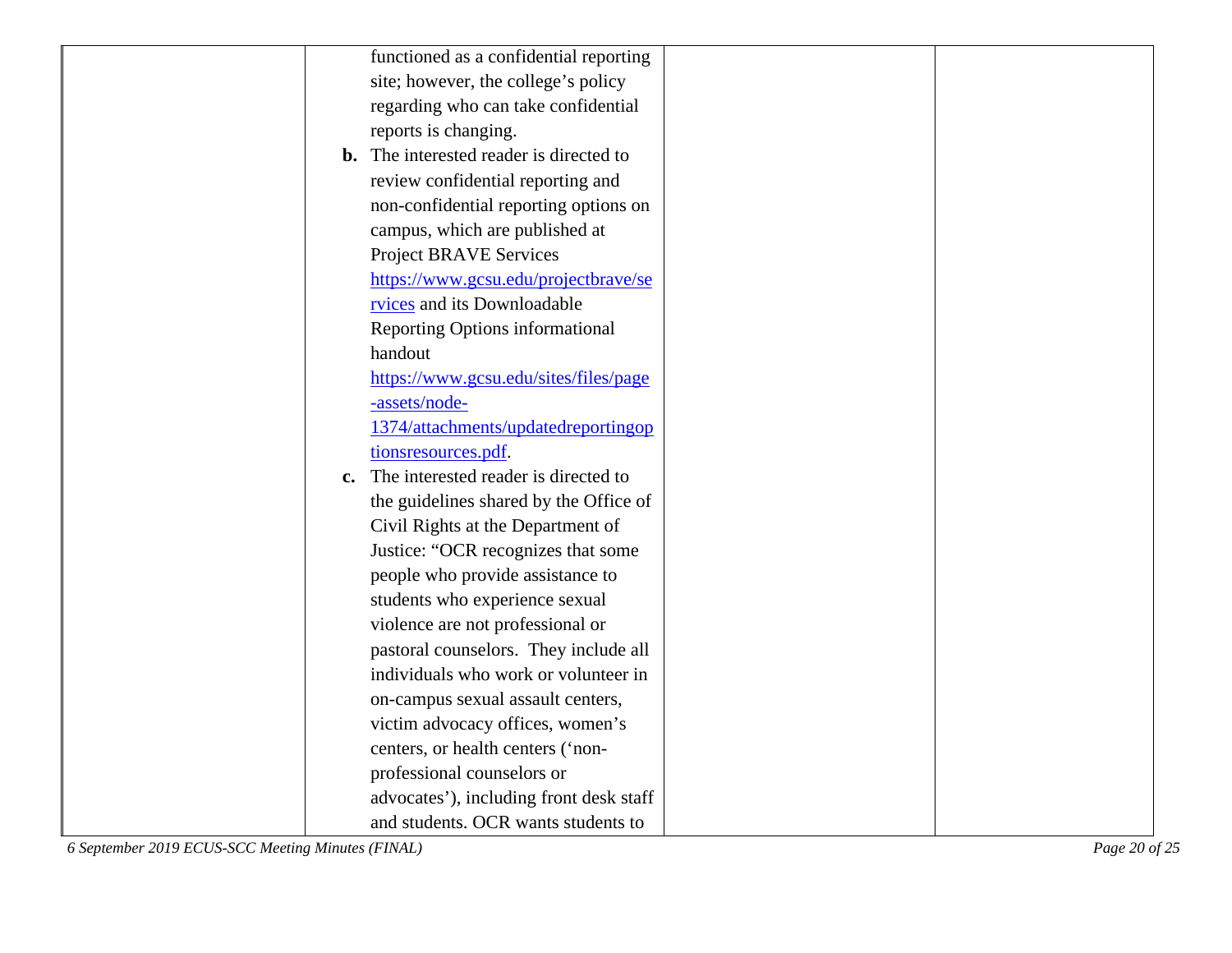|                                                       | feel free to seek their assistance and        |
|-------------------------------------------------------|-----------------------------------------------|
|                                                       | therefore interprets Title IX to give         |
|                                                       | schools the latitude not to require           |
|                                                       | these individuals to report incidents         |
|                                                       | of sexual violence in a way that              |
|                                                       | identifies the student without the            |
|                                                       | student's consent. These non-                 |
|                                                       | professional counselors or advocates          |
|                                                       | are valuable sources of support for           |
|                                                       | students, and OCR strongly                    |
|                                                       |                                               |
|                                                       | encourages schools to designate these         |
|                                                       | individuals as confidential sources"          |
|                                                       | (https://www2.ed.gov/about/offices/li         |
|                                                       | st/ocr/docs/qa-201404-title-ix.pdf;           |
|                                                       | see also the section on non-                  |
|                                                       | professional counselors and                   |
|                                                       | advocates at                                  |
|                                                       | https://www.justice.gov/archives/ovw          |
|                                                       | /page/file/910306/download).                  |
|                                                       | 5. A Motion to extend discussion by 15        |
|                                                       | minutes was made and seconded.                |
| <b>VI. Information Items</b>                          |                                               |
| Actions/Recommendations                               |                                               |
| <b>University Senate</b>                              | David Johnson indicated his intention to      |
| <b>Recognitions</b>                                   | follow recent practice—in this case to award  |
|                                                       | pins to those eligible to receive them at the |
| <b>David Johnson</b>                                  | 20 Sep 2019 University Senate meeting.        |
| <b>VII. Unfinished Business</b><br>Review of Action & | There was no unfinished business.             |
| Recommendations, Provide                              |                                               |
| updates (if any) to Follow-up                         |                                               |
| <b>VIII. New Business</b>                             |                                               |
| Actions/Recommendations                               |                                               |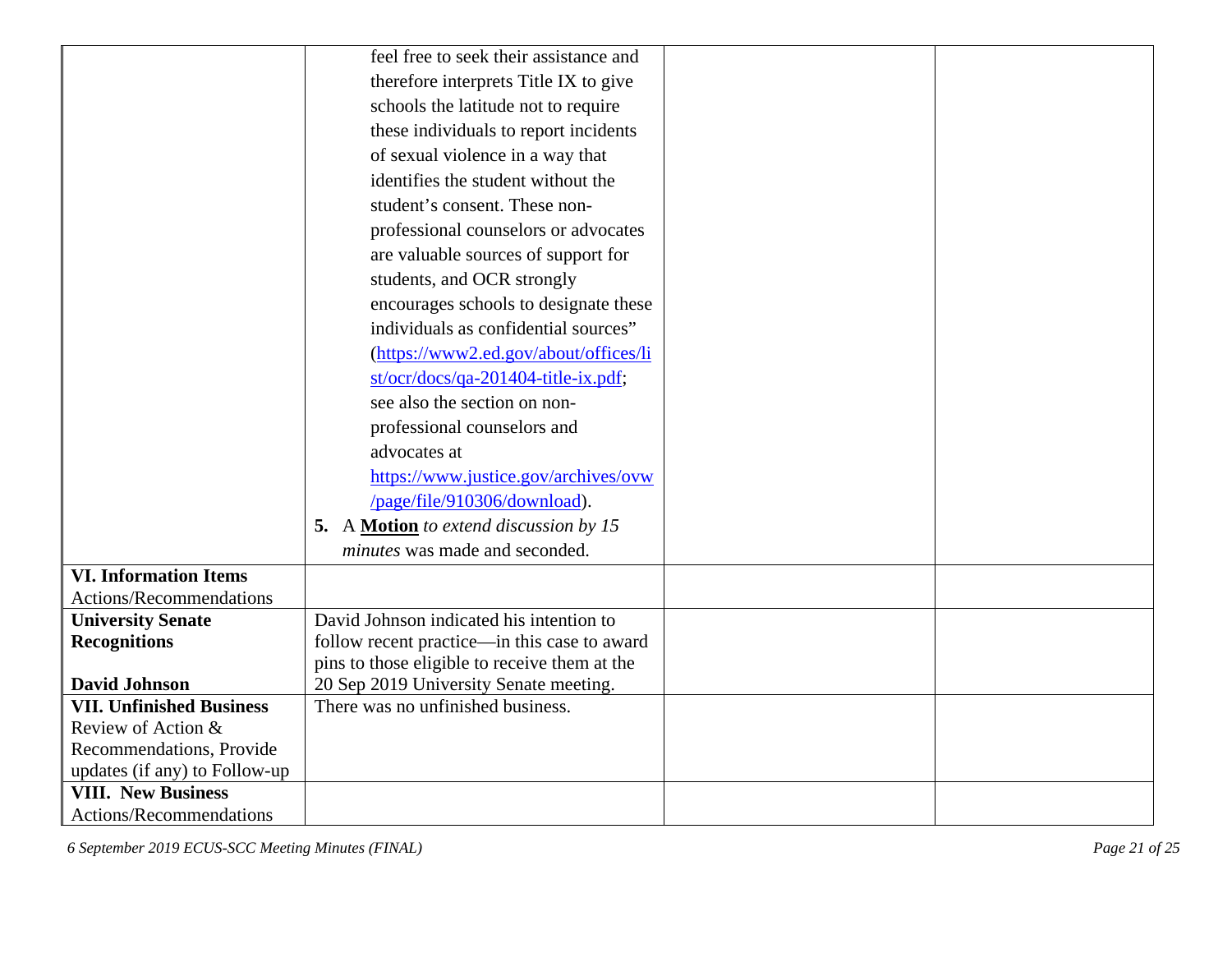| <b>Steering of Items to</b>     | At the time of this meeting, there were no             |
|---------------------------------|--------------------------------------------------------|
| <b>Committees</b>               | items that required steering to a committee.           |
|                                 |                                                        |
| <b>David Johnson</b>            |                                                        |
| <b>University Senate Agenda</b> | <b>Tentative Agenda 20 Sep 2019</b> Based<br>1.        |
| and Minutes Review              | on the committee reports at this meeting.              |
|                                 | <b>Motions</b> There will be two motions<br>a.         |
|                                 | on the agenda of this meeting of                       |
|                                 | University Senate, specifically                        |
|                                 | <b>ECUS: Revised University</b><br>$\mathbf{i}$ .      |
|                                 | Senate Handbook                                        |
|                                 | ii.<br><b>SCoN: Committee</b>                          |
|                                 | Replacements.                                          |
|                                 | b. Reports Administrative reports and                  |
|                                 | committee reports will also be agenda                  |
|                                 | items.                                                 |
|                                 | <b>Supplemental Items of Business</b><br>$c_{\bullet}$ |
|                                 | Awarding of University<br>$\mathbf{i}$ .               |
|                                 | Senator pins                                           |
|                                 | Active threat response report<br>ii.                   |
|                                 | from Campus Police Chief                               |
|                                 | <b>Brett Stanelle,</b>                                 |
|                                 | Campus climate survey report<br>iii.                   |
|                                 | from Chief Diversity Officer                           |
|                                 | Veronica Womack                                        |
|                                 | 2. University Senate Minutes Review A                  |
|                                 | <b>Motion</b> that the DRAFT minutes of the            |
|                                 | 19 Apr 2019 meeting of the 2018-2019                   |
|                                 | University Senate and the DRAFT                        |
|                                 | minutes of the 19 Apr 2019                             |
|                                 | organizational meeting of the 2019-2020                |
|                                 | University Senate be circulated for                    |
|                                 | university senator review was made and                 |
|                                 | seconded.                                              |
|                                 |                                                        |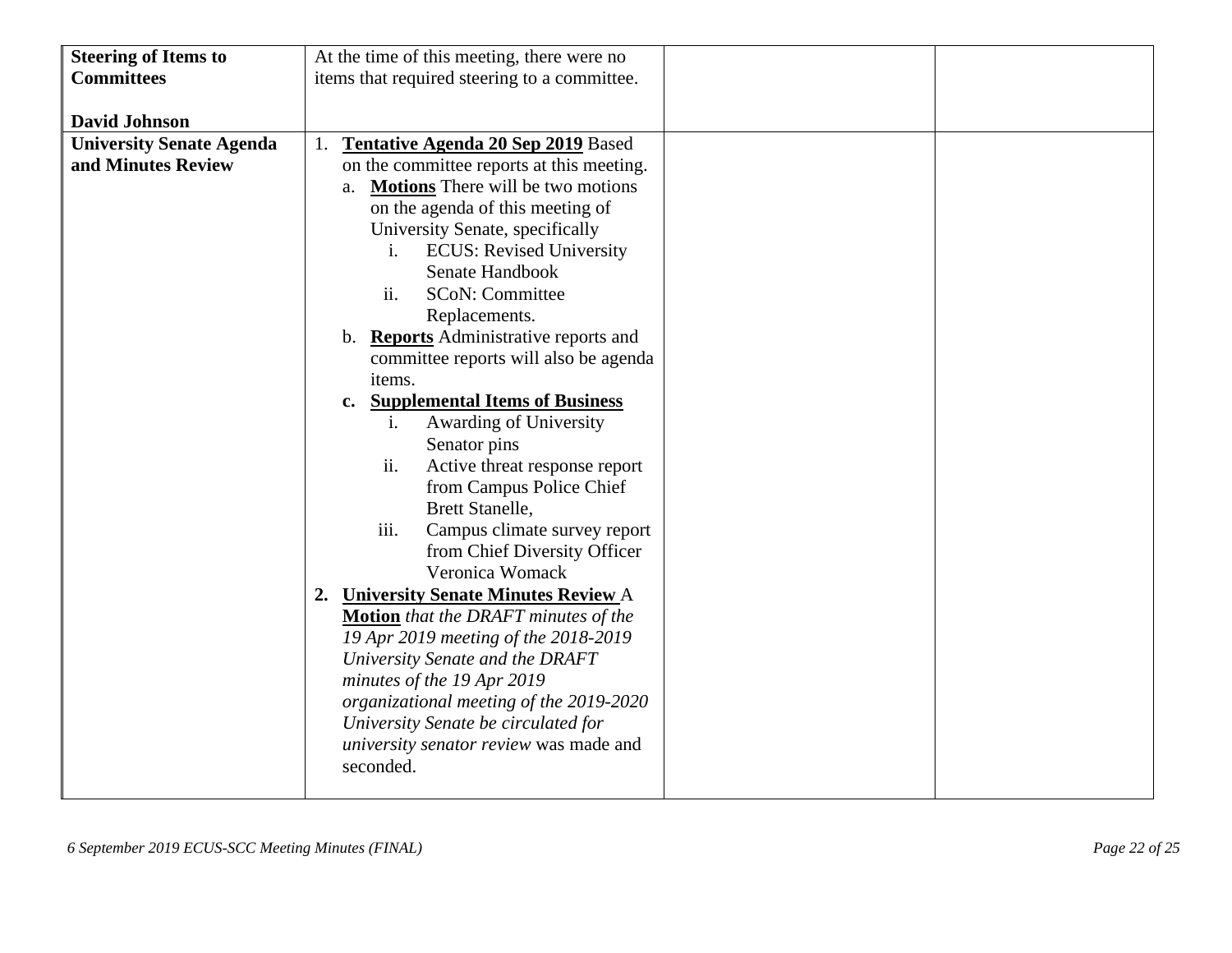| <b>Retreat Sessions on Senate</b><br><b>Goals, Moving Forward</b><br><b>IX.</b> Next Meeting<br>(Tentative Agenda, Calendar) | This agenda item was postponed to the next<br>ECUS-SCC meeting due to a shortage of<br>time.                                                     |                                                                                 |                                                                                                                           |
|------------------------------------------------------------------------------------------------------------------------------|--------------------------------------------------------------------------------------------------------------------------------------------------|---------------------------------------------------------------------------------|---------------------------------------------------------------------------------------------------------------------------|
| 1. Calendar                                                                                                                  | University Senate: 20 Sep 2019, 2:00 p.m.,<br>A&S 272<br>ECUS: 4 Oct 2019, 2:00 p.m., Parks 301<br>ECUS-SCC: 4 Oct 2019, 3:30 p.m., Parks<br>301 |                                                                                 |                                                                                                                           |
| 2. Tentative Agenda                                                                                                          | Some of the deliberation today may have<br>generated agenda items for future ECUS and<br>ECUS-SCC meetings.                                      |                                                                                 | David Johnson to ensure<br>that such items (if any) are<br>added to agenda of a<br>future meeting of ECUS<br>or ECUS-SCC. |
| X. Adjournment                                                                                                               | As there was no further business to consider,<br>a <b>Motion</b> to adjourn the meeting was made<br>and seconded.                                | The motion to adjourn was<br>approved and the meeting<br>adjourned at 4:45 p.m. |                                                                                                                           |
| <b>XI. Supporting Documents</b>                                                                                              | The Fair Use Checklist supports the report<br>by APC Vice-Chair Christina Smith.                                                                 |                                                                                 |                                                                                                                           |

### **Distribution:**

First: To Committee Membership for Review Second: Posted to the Minutes Website

#### **Approved by: \_\_\_\_\_\_\_\_\_\_\_\_\_\_\_\_\_\_\_\_\_\_\_\_\_\_\_\_\_\_\_\_\_\_**

Committee Chairperson (Including this Approval by chair at committee discretion)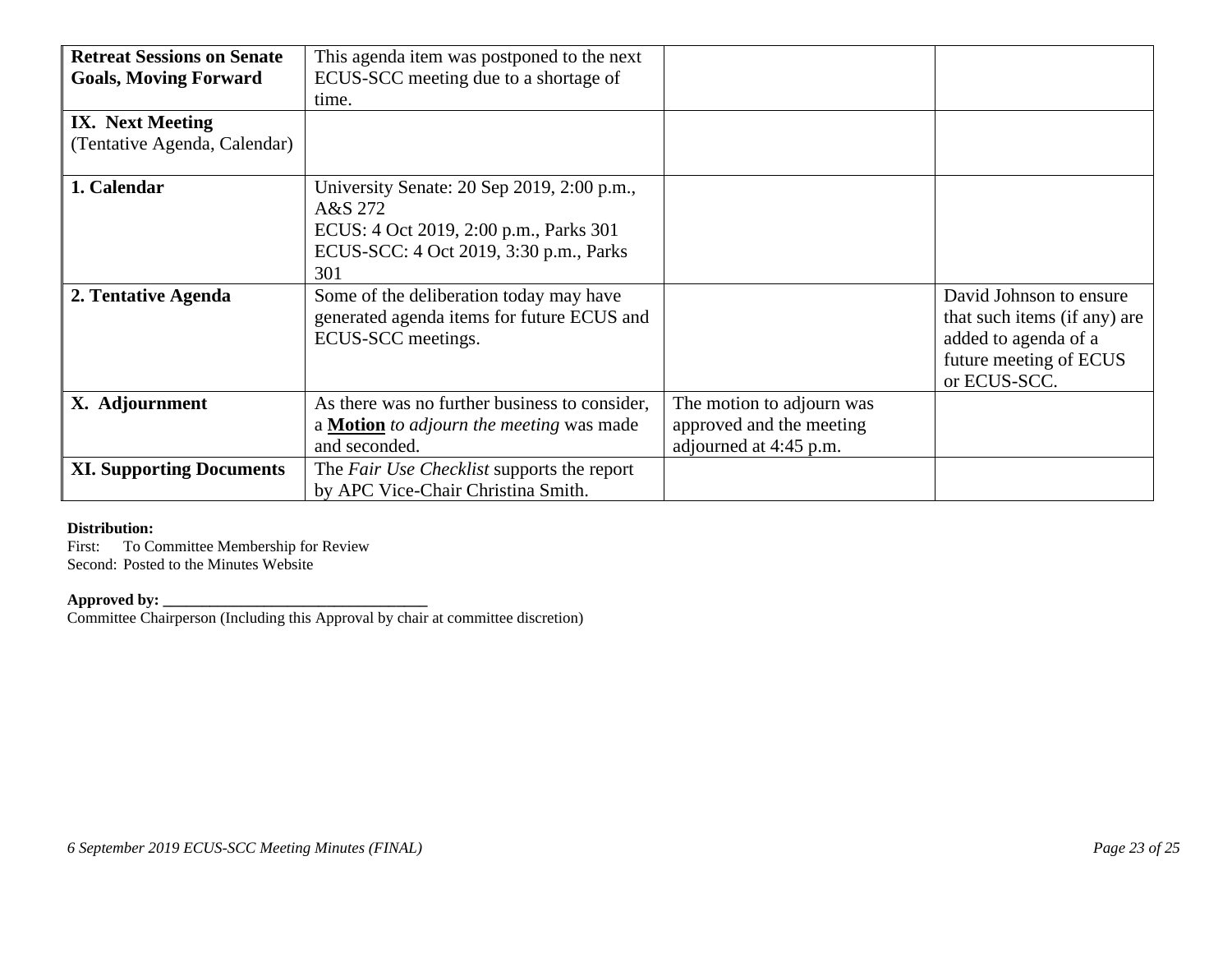# **COMMITTEE NAME:** EXECUTIVE COMMITTEE OF THE UNIVERSITY SENATE (ECUS) WITH STANDING COMMITTEE CHAIRS (SCC) **COMMITTEE OFFICERS:** DAVID JOHNSON (CHAIR), HAUKE BUSCH (VICE-CHAIR), ALEX BLAZER (SECRETARY) **ACADEMIC YEAR:** 2019-2020

### **AGGREGATE MEMBER ATTENDANCE AT COMMITTEE MEETINGS FOR THE ACADEMIC YEAR: "P" denotes Present, "A" denotes Absent, "R" denotes Regrets**

| Acronyms                    |  |              | EFS = Elected Faculty Senator |           |           |           |           |          |                                                                                                                               |                |                  |                  |
|-----------------------------|--|--------------|-------------------------------|-----------|-----------|-----------|-----------|----------|-------------------------------------------------------------------------------------------------------------------------------|----------------|------------------|------------------|
|                             |  |              |                               |           |           |           |           |          | CoAS = College of Arts and Sciences; CoB = College of Business; CoE = College of Education; CoHS = College of Health Sciences |                |                  |                  |
| <b>Meeting Dates</b>        |  |              | 9/6/2019                      | 10/4/2019 | 11/1/2019 | 1/10/2020 | 2/14/2020 | 3/6/2020 | 4/10/2020                                                                                                                     | Present        | Regrets          | Absent           |
| Alex Blazer                 |  |              |                               |           |           |           |           |          |                                                                                                                               |                |                  |                  |
| EFS, CoAS, ECUS Chair       |  | $\mathbf{P}$ |                               |           |           |           |           |          |                                                                                                                               | $\overline{0}$ |                  |                  |
| Emeritus, ECUS Secretary    |  |              |                               |           |           |           |           |          |                                                                                                                               |                |                  |                  |
| Hauke Busch                 |  |              |                               |           |           |           |           |          |                                                                                                                               |                |                  |                  |
| EFS, CoAS, ECUS Vice-Chair  |  | P            |                               |           |           |           |           |          |                                                                                                                               | $\overline{0}$ | $\left( \right)$ |                  |
| <b>Steve Dorman</b>         |  |              | $\mathbf R$                   |           |           |           |           |          |                                                                                                                               | $\theta$       |                  |                  |
| <b>University President</b> |  |              |                               |           |           |           |           |          |                                                                                                                               |                | $\left( \right)$ |                  |
| <b>Catherine Fowler</b>     |  |              | P                             |           |           |           |           |          |                                                                                                                               |                | $\theta$         | $\left( \right)$ |
| EFS, CoHS, ECUS Member      |  |              |                               |           |           |           |           |          |                                                                                                                               |                |                  |                  |
| David Johnson               |  |              | P                             |           |           |           |           |          |                                                                                                                               | 1              | $\theta$         | 0                |
| EFS, CoAS, ECUS Chair       |  |              |                               |           |           |           |           |          |                                                                                                                               |                |                  |                  |
| Lyndall Muschell            |  |              | P                             |           |           |           |           |          |                                                                                                                               |                | $\theta$         | $\left( \right)$ |
| EFS, CoE, ECUS Member       |  |              |                               |           |           |           |           |          |                                                                                                                               |                |                  |                  |
| Costas Spirou               |  |              | $\mathbf{P}$                  |           |           |           |           |          |                                                                                                                               |                | $\theta$         | 0                |
| Provost                     |  |              |                               |           |           |           |           |          |                                                                                                                               |                |                  |                  |
| John Swinton                |  |              | $\mathbf{P}$                  |           |           |           |           |          |                                                                                                                               |                | $\theta$         | 0                |
| EFS, CoB, ECUS Member       |  |              |                               |           |           |           |           |          |                                                                                                                               |                |                  |                  |
| To Be Announced             |  |              |                               |           |           |           |           |          |                                                                                                                               |                |                  |                  |
| EFS, Library, ECUS Member   |  |              |                               |           |           |           |           |          |                                                                                                                               |                |                  |                  |
| Nicole DeClouette           |  |              | R                             |           |           |           |           |          |                                                                                                                               | $\overline{0}$ |                  | 0                |
| EFS, CoE, APC Chair         |  |              |                               |           |           |           |           |          |                                                                                                                               |                |                  |                  |
| <b>Matt Forrest</b>         |  |              | $\mathbf{P}$                  |           |           |           |           |          |                                                                                                                               |                | $\Omega$         | 0                |
| EFS, CoAS, FAPC Chair       |  |              |                               |           |           |           |           |          |                                                                                                                               |                |                  |                  |
| Sabrina Hom                 |  |              | P                             |           |           |           |           |          |                                                                                                                               |                | $\theta$         | $\left( \right)$ |
| EFS, CoAS, RPIPC Chair      |  |              |                               |           |           |           |           |          |                                                                                                                               |                |                  |                  |